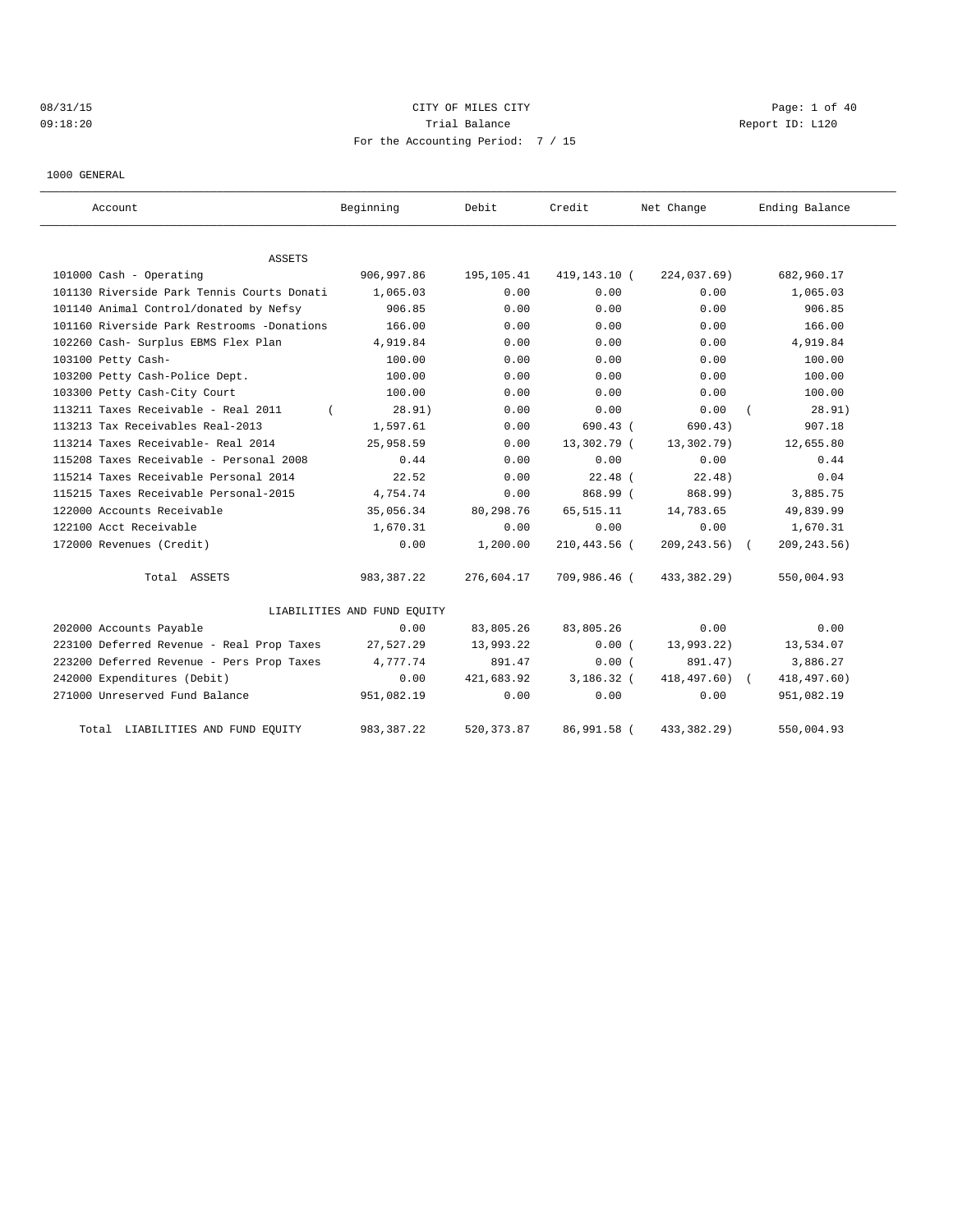### 08/31/15 Page: 2 of 40 09:18:20 Trial Balance Report ID: L120 For the Accounting Period: 7 / 15

### 2220 LIBRARY

| Account                                    | Beginning                   | Debit     | Credit      | Net Change   | Ending Balance |
|--------------------------------------------|-----------------------------|-----------|-------------|--------------|----------------|
|                                            |                             |           |             |              |                |
| ASSETS                                     |                             |           |             |              |                |
| 101000 Cash - Operating                    | 25, 129. 76                 | 24,372.67 | 32,759.77 ( | 8,387.10)    | 16,742.66      |
| 101032 Cash- Library Board of Trustees Mul | 22,708.62                   | 0.00      | 0.00        | 0.00         | 22,708.62      |
| 103000 Petty Cash                          | 75.00                       | 0.00      | 0.00        | 0.00         | 75.00          |
| 172000 Revenues (Credit)                   | 0.00                        | 0.00      | 24,372.67 ( | 24,372.67) ( | 24, 372.67)    |
| Total ASSETS                               | 47,913.38                   | 24,372.67 | 57,132.44 ( | 32,759.77)   | 15, 153.61     |
|                                            | LIABILITIES AND FUND EQUITY |           |             |              |                |
| 202000 Accounts Payable                    | 0.00                        | 8,058.49  | 8,058.49    | 0.00         | 0.00           |
| 242000 Expenditures (Debit)                | 0.00                        | 32,759.77 | 0.00(       | 32,759.77) ( | 32,759.77)     |
| 271000 Unreserved Fund Balance             | 47,913.38                   | 0.00      | 0.00        | 0.00         | 47,913.38      |
| LIABILITIES AND FUND EQUITY<br>Total       | 47,913.38                   | 40,818.26 | 8,058.49 (  | 32,759.77)   | 15,153.61      |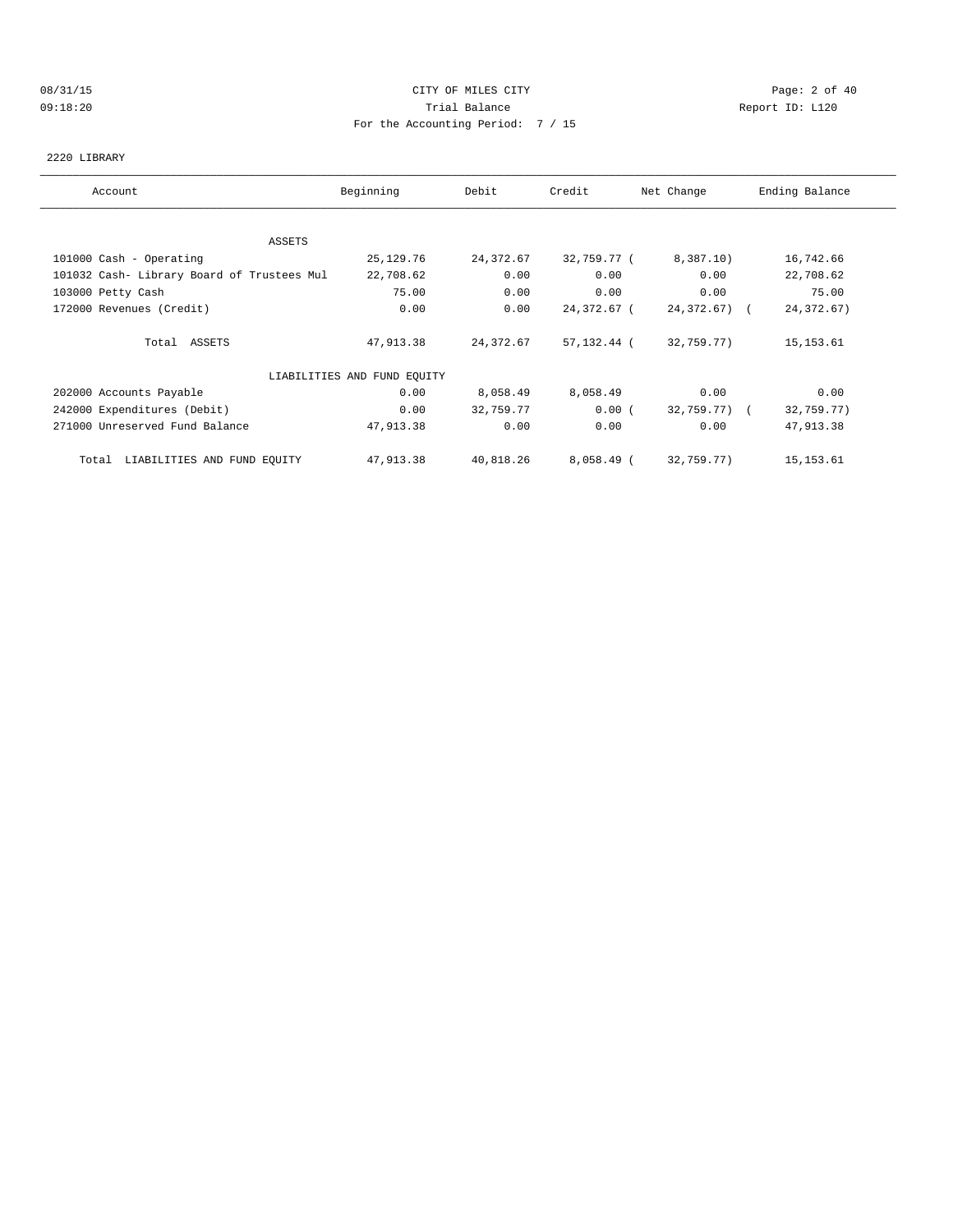# 08/31/15 Page: 3 of 40 09:18:20 Trial Balance Report ID: L120 For the Accounting Period: 7 / 15

### 2260 EMERGENCY DISASTER

| Account                                   | Beginning                   | Debit | Credit   | Net Change          | Ending Balance |
|-------------------------------------------|-----------------------------|-------|----------|---------------------|----------------|
|                                           |                             |       |          |                     |                |
| ASSETS                                    |                             |       |          |                     |                |
| 101000 Cash - Operating                   | 39.30                       | 6.84  | 0.00     | 6.84                | 46.14          |
| 113211 Taxes Receivable - Real 2011       | 3.46                        | 0.00  | 0.00     | 0.00                | 3.46           |
| 172000 Revenues (Credit)                  | 0.00                        | 0.00  | $6.84$ ( | 6.84)<br>$\sqrt{2}$ | 6.84)          |
| Total ASSETS                              | 42.76                       | 6.84  | 6.84     | 0.00                | 42.76          |
|                                           | LIABILITIES AND FUND EQUITY |       |          |                     |                |
| 223100 Deferred Revenue - Real Prop Taxes | 3.46                        | 0.00  | 0.00     | 0.00                | 3.46           |
| 271000 Unreserved Fund Balance            | 39.30                       | 0.00  | 0.00     | 0.00                | 39.30          |
| LIABILITIES AND FUND EOUITY<br>Total      | 42.76                       | 0.00  | 0.00     | 0.00                | 42.76          |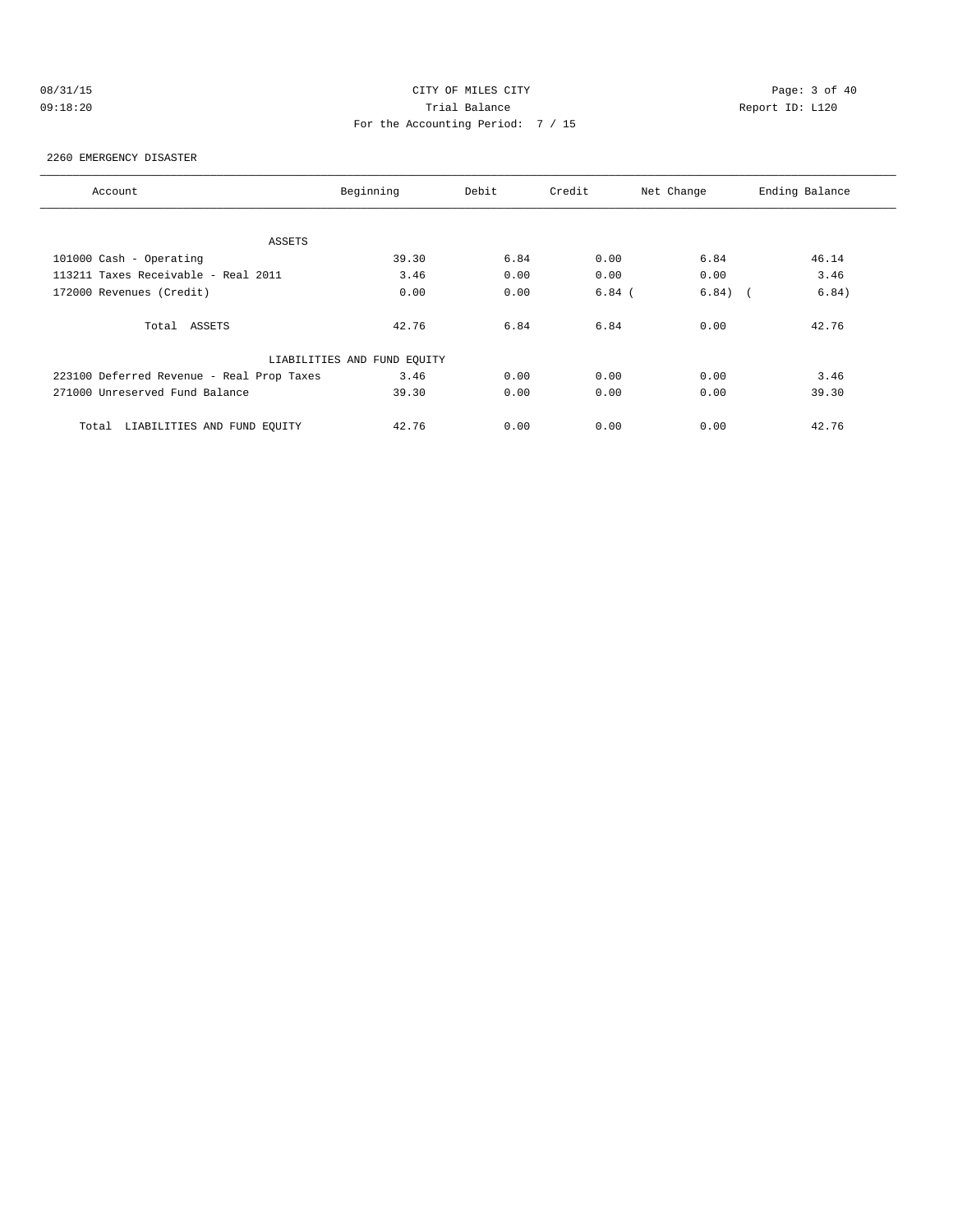# 08/31/15 CITY OF MILES CITY Page: 4 of 40 09:18:20 Trial Balance Report ID: L120 For the Accounting Period: 7 / 15

### 2270 Health

| Account                              | Beginning                   | Debit    | Credit       | Net Change | Ending Balance |
|--------------------------------------|-----------------------------|----------|--------------|------------|----------------|
|                                      |                             |          |              |            |                |
|                                      | ASSETS                      |          |              |            |                |
| 101000 Cash - Operating              | 33, 228.74                  | 976.50   | $2,750.00$ ( | 1,773.50)  | 31, 455.24     |
| 172000 Revenues (Credit)             | 0.00                        | 0.00     | 976.50(      | $976.50$ ( | 976.50)        |
| Total ASSETS                         | 33, 228.74                  | 976.50   | $3,726.50$ ( | 2,750.00   | 30,478.74      |
|                                      | LIABILITIES AND FUND EQUITY |          |              |            |                |
| 202000 Accounts Payable              | 0.00                        | 2,750.00 | 2,750.00     | 0.00       | 0.00           |
| 242000 Expenditures (Debit)          | 0.00                        | 2,750.00 | 0.00(        | 2,750.00)  | 2,750.00       |
| 271000 Unreserved Fund Balance       | 33, 228.74                  | 0.00     | 0.00         | 0.00       | 33, 228.74     |
| LIABILITIES AND FUND EQUITY<br>Total | 33, 228.74                  | 5,500.00 | 2,750.00 (   | 2,750.00   | 30,478.74      |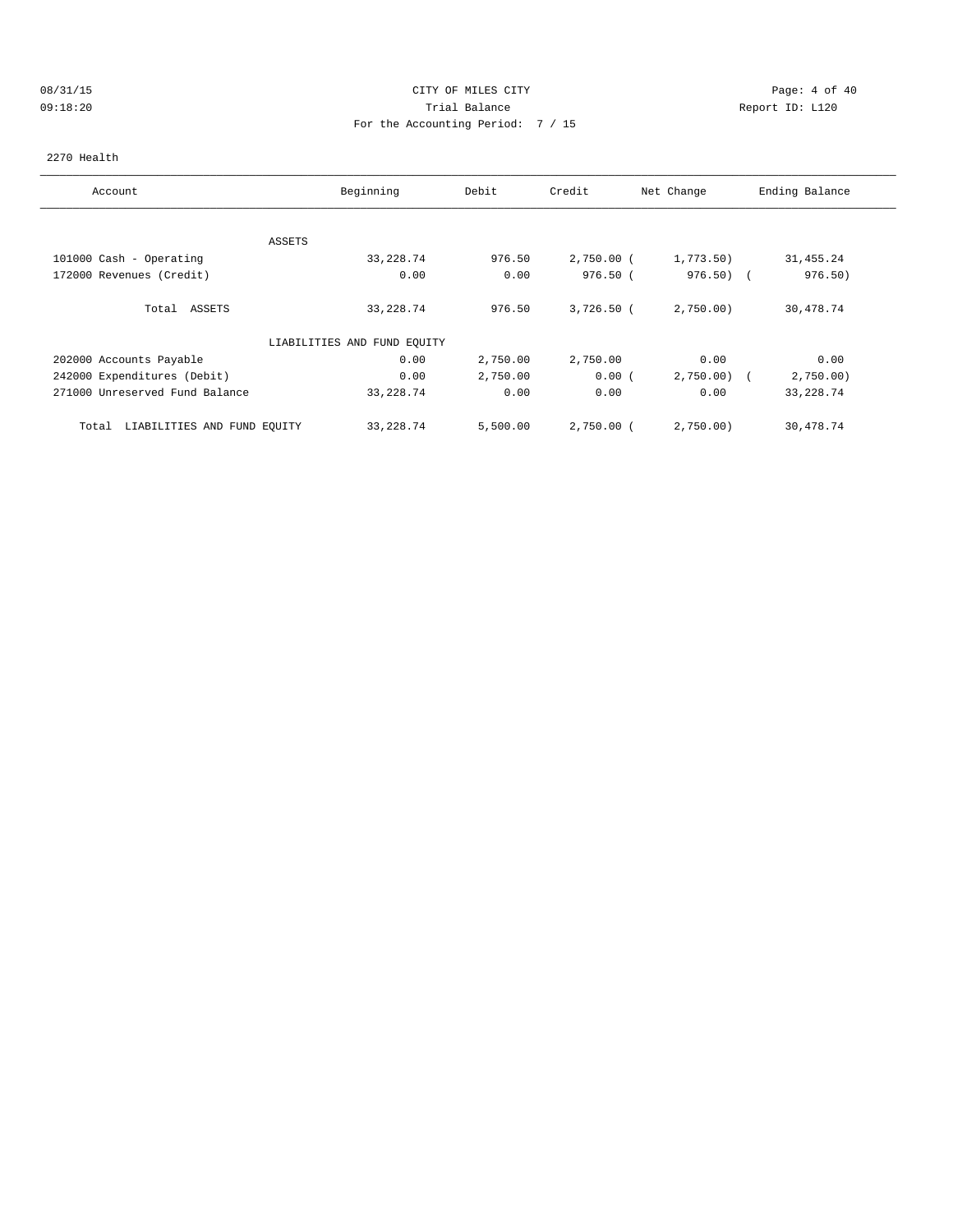# 08/31/15 Page: 5 of 40 09:18:20 Trial Balance Report ID: L120 For the Accounting Period: 7 / 15

### 2350 Local Government/Study Commission

| Account                                   | Beginning                   | Debit | Credit    | Net Change | Ending Balance |
|-------------------------------------------|-----------------------------|-------|-----------|------------|----------------|
| ASSETS                                    |                             |       |           |            |                |
| 101000 Cash - Operating                   | 2,954.07                    | 68.20 | 0.00      | 68.20      | 3,022.27       |
| 113214 Taxes Receivable- Real 2014        | 124.91                      | 0.00  | $64.02$ ( | 64.02)     | 60.89          |
| 115215 Taxes Receivable Personal-2015     | 22.89                       | 0.00  | $4.18$ (  | 4.18)      | 18.71          |
| 172000 Revenues (Credit)                  | 0.00                        | 0.00  | 68.20(    | $68.20$ (  | 68.20)         |
| Total ASSETS                              | 3,101.87                    | 68.20 | 136.40 (  | 68.20      | 3,033.67       |
|                                           | LIABILITIES AND FUND EQUITY |       |           |            |                |
| 223100 Deferred Revenue - Real Prop Taxes | 124.91                      | 64.02 | 0.00(     | 64.02)     | 60.89          |
| 223200 Deferred Revenue - Pers Prop Taxes | 22.89                       | 4.18  | 0.00(     | 4.18)      | 18.71          |
| 271000 Unreserved Fund Balance            | 2,954.07                    | 0.00  | 0.00      | 0.00       | 2,954.07       |
| LIABILITIES AND FUND EQUITY<br>Total      | 3,101.87                    | 68.20 | 0.00(     | 68.20)     | 3,033.67       |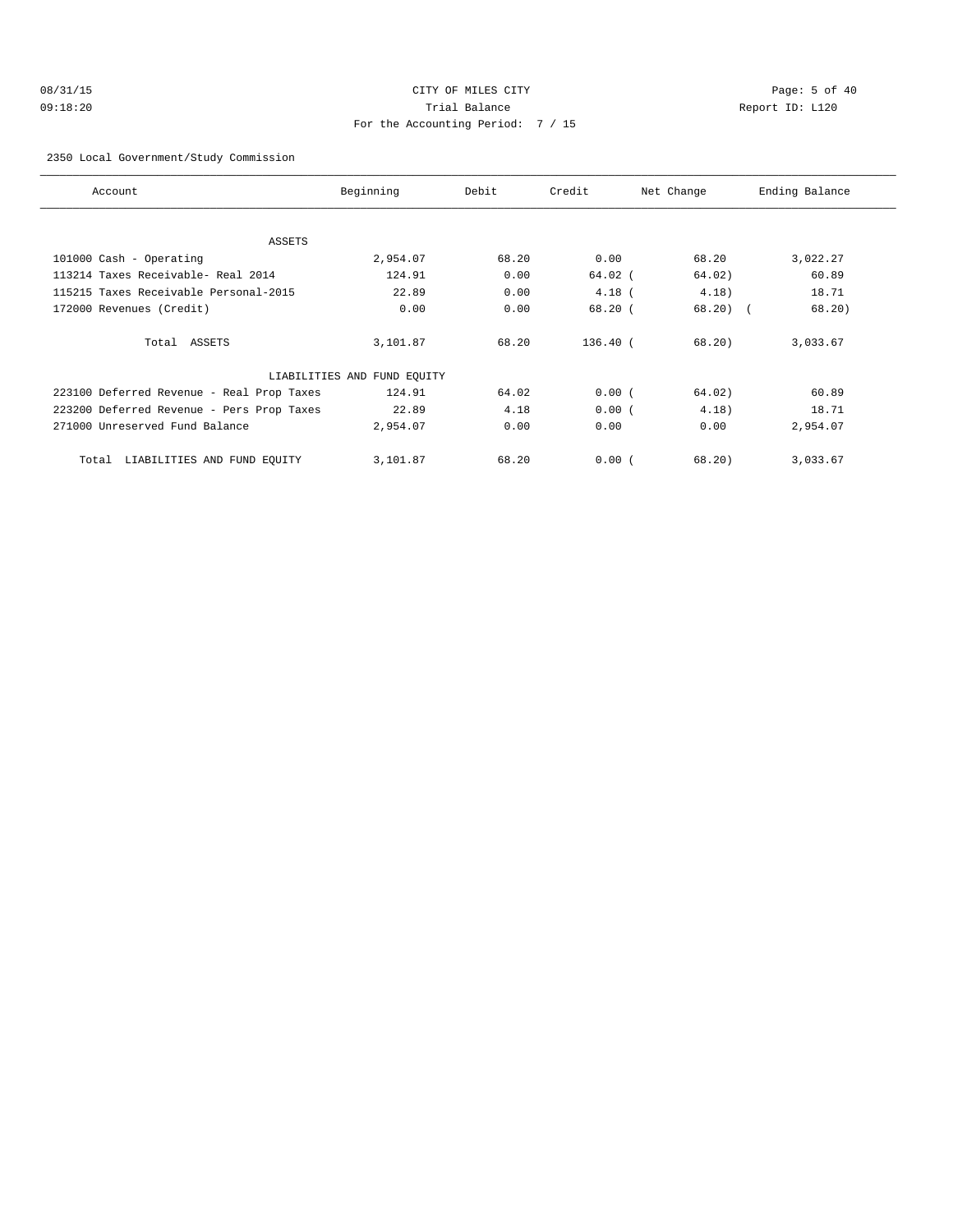# 08/31/15 CITY OF MILES CITY Page: 6 of 40 09:18:20 Trial Balance Report ID: L120 For the Accounting Period: 7 / 15

### 2372 Permissive Medical Levy

| Account                                   | Beginning                   | Debit    | Credit       | Net Change     | Ending Balance |
|-------------------------------------------|-----------------------------|----------|--------------|----------------|----------------|
|                                           |                             |          |              |                |                |
| ASSETS                                    |                             |          |              |                |                |
| 101000 Cash - Operating                   | 0.00                        | 1,649.56 | 0.00         | 1,649.56       | 1,649.56       |
| 113211 Taxes Receivable - Real 2011       | 5.80)                       | 0.00     | 0.00         | 0.00           | 5.80)          |
| 113213 Tax Receivables Real-2013          | 158.18                      | 0.00     | 68.34 (      | 68.34)         | 89.84          |
| 113214 Taxes Receivable- Real 2014        | 2,848.32                    | 0.00     | 1,459.66 (   | 1,459.66)      | 1,388.66       |
| 115214 Taxes Receivable Personal 2014     | 2.21                        | 0.00     | $2.22$ (     | $2.22$ ) (     | 0.01)          |
| 115215 Taxes Receivable Personal-2015     | 521.72                      | 0.00     | 95.35(       | 95.35)         | 426.37         |
| 172000 Revenues (Credit)                  | 0.00                        | 0.00     | $1.649.56$ ( | $1,649.56$ ) ( | 1,649.56)      |
| Total ASSETS                              | 3,524.63                    | 1,649.56 | $3,275.13$ ( | 1,625.57)      | 1,899.06       |
|                                           | LIABILITIES AND FUND EQUITY |          |              |                |                |
| 223100 Deferred Revenue - Real Prop Taxes | 3,000.67                    | 1,528.00 | 0.00(        | 1,528.00)      | 1,472.67       |
| 223200 Deferred Revenue - Pers Prop Taxes | 521.33                      | 97.57    | 0.00(        | 97.57)         | 423.76         |
| 271000 Unreserved Fund Balance            | 2.63                        | 0.00     | 0.00         | 0.00           | 2.63           |
| LIABILITIES AND FUND EQUITY<br>Total      | 3,524.63                    | 1,625.57 | 0.00(        | 1,625.57)      | 1,899.06       |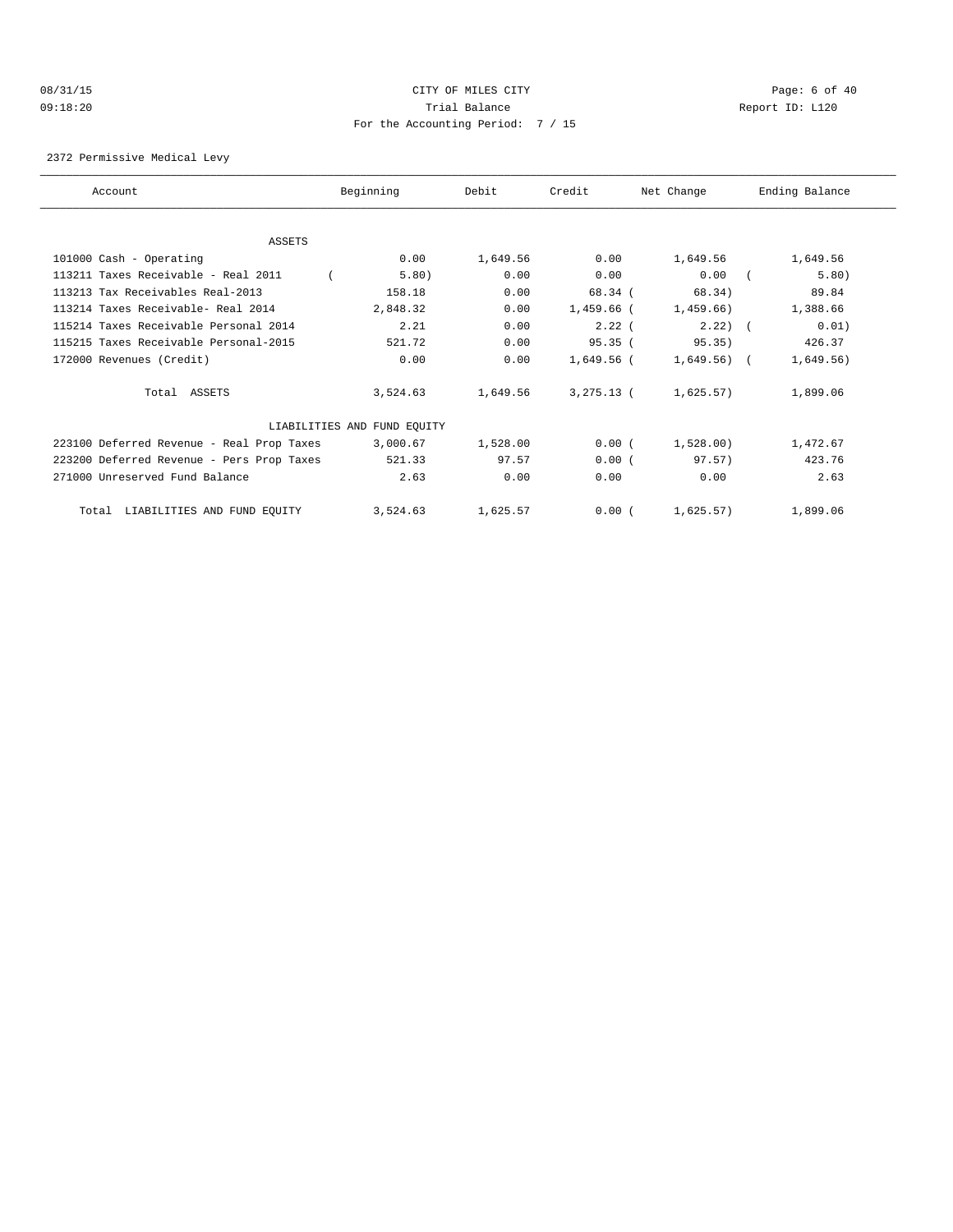# 08/31/15 Page: 7 of 40 09:18:20 Trial Balance Report ID: L120 For the Accounting Period: 7 / 15

2394 BUILDING CODE ENFORCEMENT

| Account                              | Beginning                   | Debit     | Credit       | Net Change     | Ending Balance |
|--------------------------------------|-----------------------------|-----------|--------------|----------------|----------------|
|                                      |                             |           |              |                |                |
|                                      | ASSETS                      |           |              |                |                |
| 101000 Cash - Operating              | 107,821.74                  | 7,895.45  | 7,751.24     | 144.21         | 107,965.95     |
| 172000 Revenues (Credit)             | 0.00                        | 0.00      | 7,895.45 (   | $7,895.45$ (   | 7,895.45)      |
| Total ASSETS                         | 107,821.74                  | 7,895.45  | 15,646.69 (  | 7,751.24)      | 100,070.50     |
|                                      | LIABILITIES AND FUND EOUITY |           |              |                |                |
| 202000 Accounts Payable              | 0.00                        | 6,243.74  | 6,243.74     | 0.00           | 0.00           |
| 242000 Expenditures (Debit)          | 0.00                        | 7,751.24  | 0.00(        | $7,751,24$ ) ( | 7,751.24)      |
| 271000 Unreserved Fund Balance       | 107,821.74                  | 0.00      | 0.00         | 0.00           | 107,821.74     |
| LIABILITIES AND FUND EQUITY<br>Total | 107,821.74                  | 13,994.98 | $6.243.74$ ( | 7,751.24)      | 100,070.50     |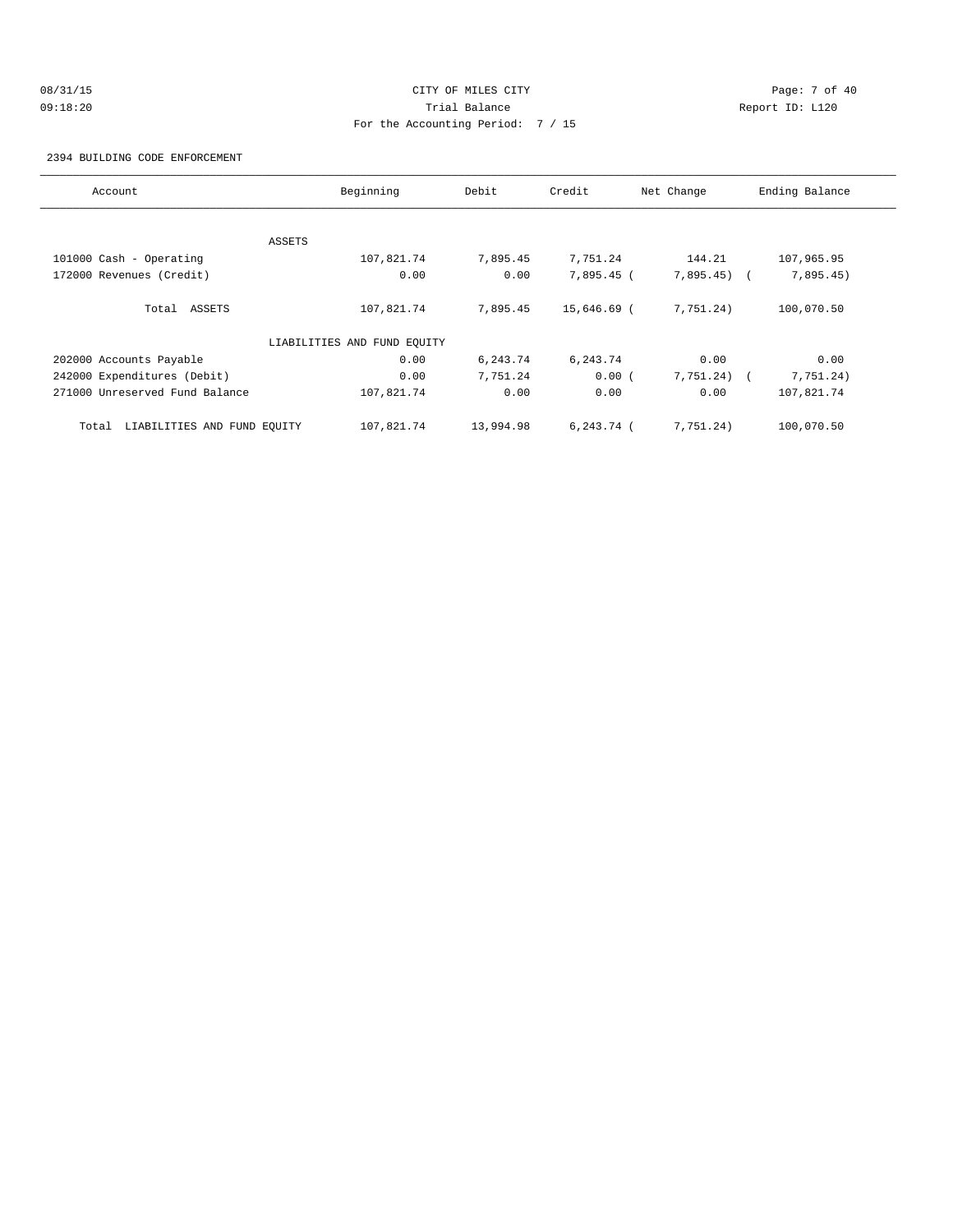### 08/31/15 Page: 8 of 40 09:18:20 Trial Balance Report ID: L120 For the Accounting Period: 7 / 15

2400 LTG M D#165-(Gen City)

| Account                                    | Beginning                   | Debit     | Credit      | Net Change   | Ending Balance |
|--------------------------------------------|-----------------------------|-----------|-------------|--------------|----------------|
|                                            |                             |           |             |              |                |
| ASSETS<br>101000 Cash - Operating          | 51,495.07                   | 2,410.32  | 14,235.87 ( | 11,825.55)   | 39,669.52      |
| 118120 Special Assessments Receivable 2012 | 124.68                      | 0.00      | 0.00        | 0.00         | 124.68         |
| 118130 Special Assessments Receivable 2013 | 547.78                      | 0.00      | $218.22$ (  | 218.22)      | 329.56         |
| 118140 Special Assessments Receivables-201 | 4,862.58                    | 0.00      | 2,068.84 (  | 2,068.84)    | 2,793.74       |
| 172000 Revenues (Credit)                   | 0.00                        | 0.00      | 2,410.32 (  | $2,410.32$ ( | 2,410.32)      |
| Total ASSETS                               | 57,030.11                   | 2,410.32  | 18,933.25 ( | 16,522.93)   | 40,507.18      |
|                                            | LIABILITIES AND FUND EQUITY |           |             |              |                |
| 202000 Accounts Payable                    | 0.00                        | 14,235.87 | 14,235.87   | 0.00         | 0.00           |
| 223000 Deferred Revenue/Uncollected Taxes  | 5,536.40                    | 2,287.06  | 0.00(       | 2,287.06)    | 3,249.34       |
| 242000 Expenditures (Debit)                | 0.00                        | 14,235.87 | 0.00(       | 14,235.87) ( | 14,235.87)     |
| 271000 Unreserved Fund Balance             | 51,493.71                   | 0.00      | 0.00        | 0.00         | 51,493.71      |
| Total LIABILITIES AND FUND EQUITY          | 57,030.11                   | 30,758.80 | 14,235.87 ( | 16,522.93)   | 40,507.18      |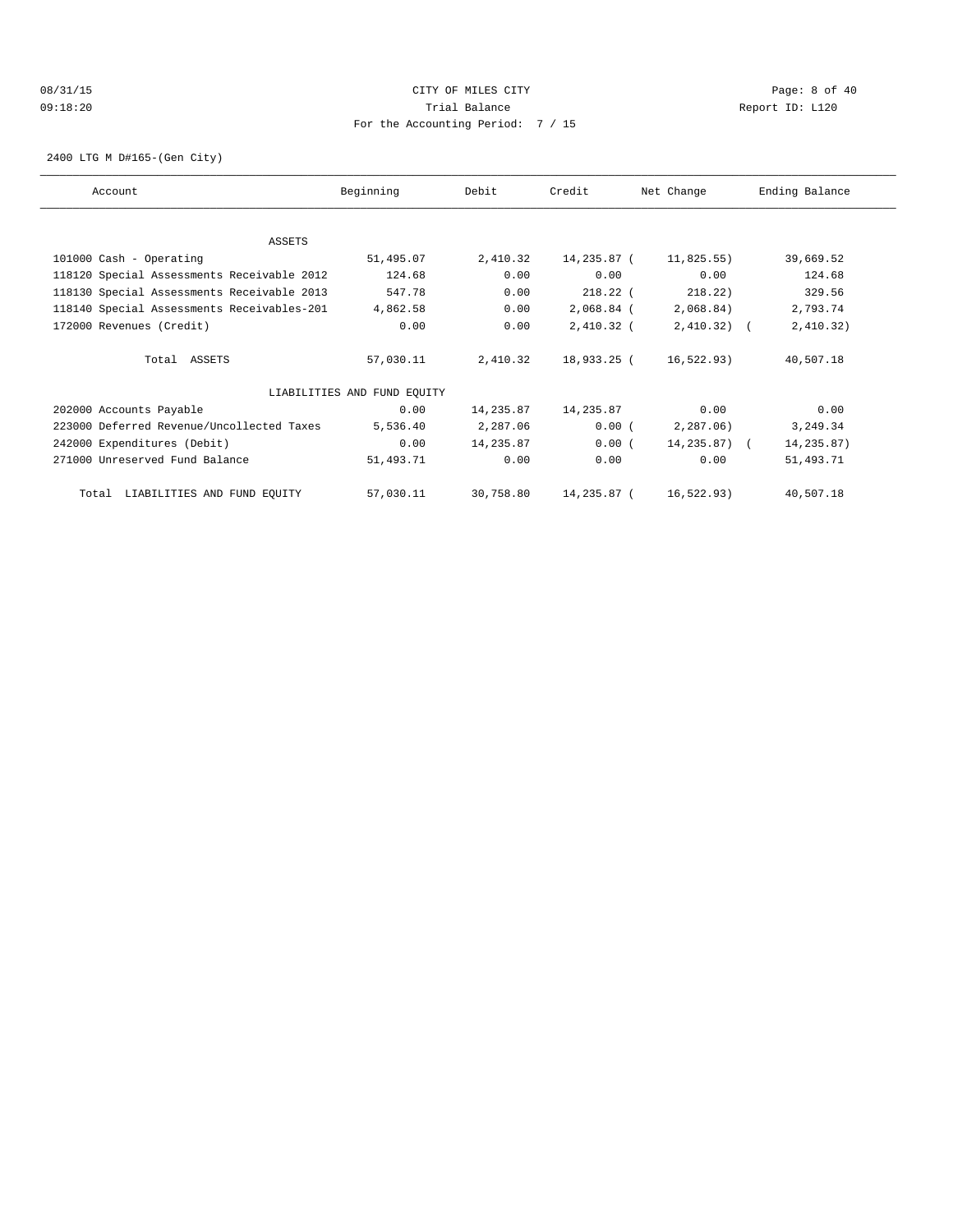# 08/31/15 Page: 9 of 40 09:18:20 Trial Balance Report ID: L120 For the Accounting Period: 7 / 15

2420 LTG M D#167-(MilesAddn Etc)

| Account                                    | Beginning                   | Debit    | Credit       | Net Change   | Ending Balance |
|--------------------------------------------|-----------------------------|----------|--------------|--------------|----------------|
|                                            |                             |          |              |              |                |
| ASSETS                                     |                             |          |              |              |                |
|                                            |                             |          |              |              |                |
| 101000 Cash - Operating                    | 12,703.59                   | 580.63   | 2,439.96 (   | 1,859.33)    | 10,844.26      |
| 118130 Special Assessments Receivable 2013 | 132.29                      | 0.00     | 132.29 (     | 132.29)      | 0.00           |
| 118140 Special Assessments Receivables-201 | 861.05                      | 0.00     | 411.46 (     | 411.46)      | 449.59         |
| 172000 Revenues (Credit)                   | 0.00                        | 0.00     | 580.63 (     | 580.63)      | 580.63)        |
|                                            |                             |          |              |              |                |
| Total ASSETS                               | 13,696.93                   | 580.63   | $3,564.34$ ( | 2,983.71)    | 10,713.22      |
|                                            | LIABILITIES AND FUND EQUITY |          |              |              |                |
| 202000 Accounts Payable                    | 0.00                        | 2,439.96 | 2,439.96     | 0.00         | 0.00           |
|                                            |                             |          |              |              |                |
| 223000 Deferred Revenue/Uncollected Taxes  | 993.34                      | 543.75   | 0.00(        | 543.75)      | 449.59         |
| 242000 Expenditures (Debit)                | 0.00                        | 2,439.96 | 0.00(        | $2,439.96$ ( | 2,439.96)      |
| 271000 Unreserved Fund Balance             | 12,703.59                   | 0.00     | 0.00         | 0.00         | 12,703.59      |
| LIABILITIES AND FUND EQUITY<br>Total       | 13,696.93                   | 5,423.67 | 2,439.96 (   | 2,983.71)    | 10,713.22      |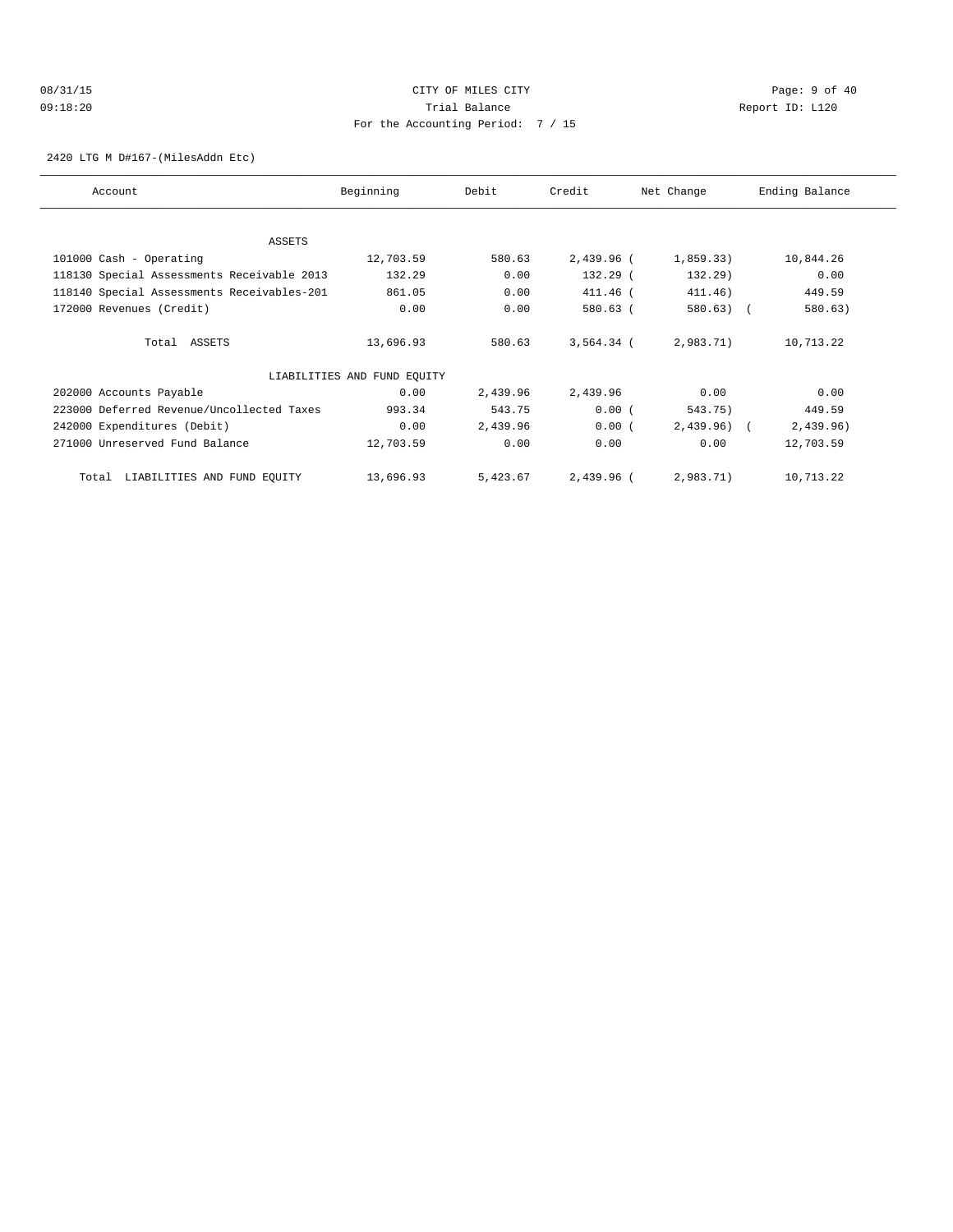# 08/31/15 CITY OF MILES CITY CHANNEL CONTROL Page: 10 of 40 09:18:20 Trial Balance Report ID: L120 For the Accounting Period: 7 / 15

2430 LTG M D#171-(Balsam Est)

| Account                              | Beginning                   | Debit  | Credit     | Net Change            | Ending Balance |
|--------------------------------------|-----------------------------|--------|------------|-----------------------|----------------|
|                                      |                             |        |            |                       |                |
|                                      | ASSETS                      |        |            |                       |                |
| 101000 Cash - Operating              | 1,719.81                    | 0.00   | $124.56$ ( | 124.56)               | 1,595.25       |
| Total ASSETS                         | 1,719.81                    | 0.00   | $124.56$ ( | 124.56)               | 1,595.25       |
|                                      | LIABILITIES AND FUND EQUITY |        |            |                       |                |
| 202000 Accounts Payable              | 0.00                        | 124.56 | 124.56     | 0.00                  | 0.00           |
| 242000 Expenditures (Debit)          | 0.00                        | 124.56 | 0.00(      | 124.56)<br>$\sqrt{2}$ | 124.56)        |
| 271000 Unreserved Fund Balance       | 1,719.81                    | 0.00   | 0.00       | 0.00                  | 1,719.81       |
| LIABILITIES AND FUND EQUITY<br>Total | 1,719.81                    | 249.12 | $124.56$ ( | 124.56)               | 1,595.25       |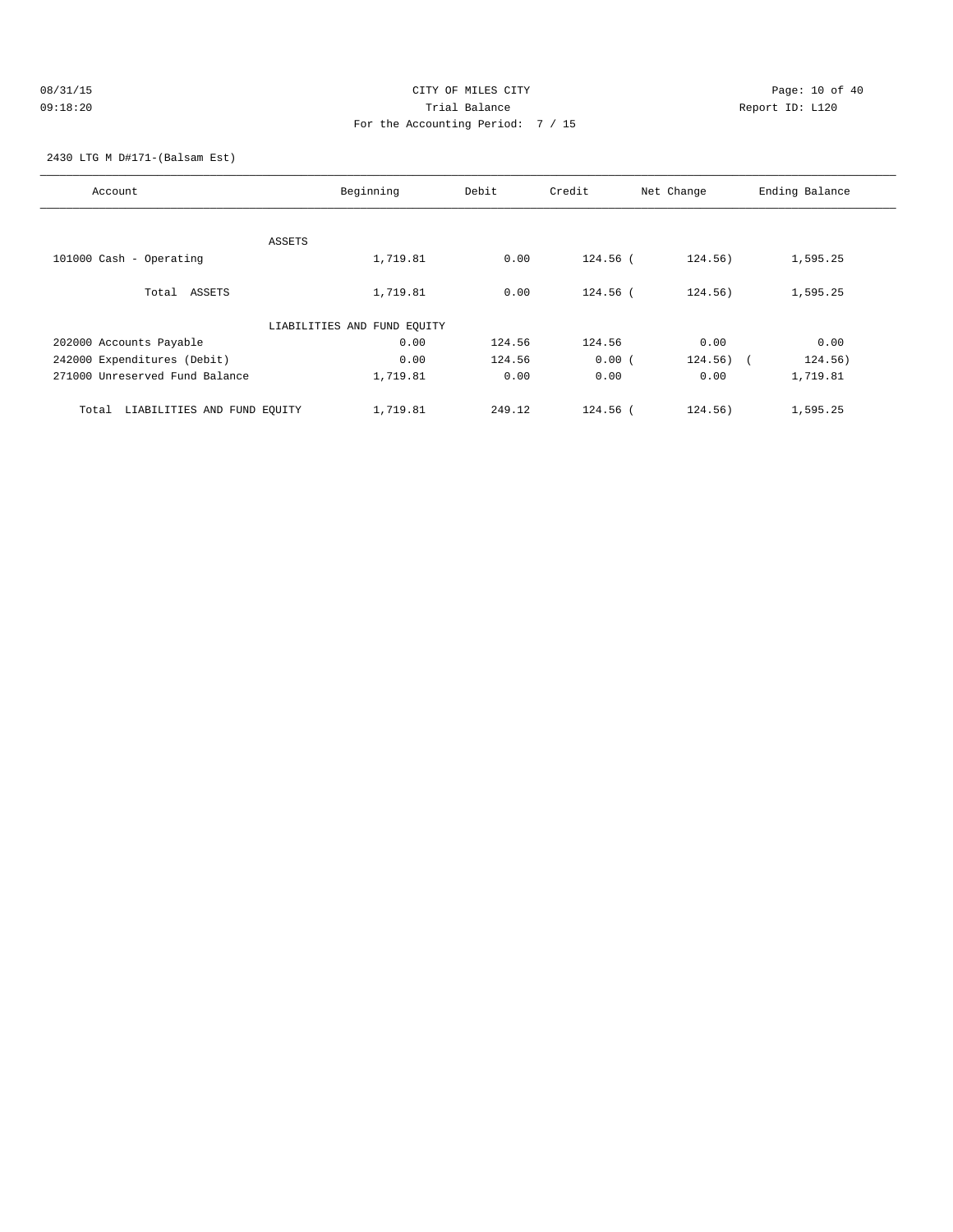### 08/31/15 Page: 11 of 40 09:18:20 Trial Balance Report ID: L120 For the Accounting Period: 7 / 15

2440 LTG M D#172-(Main Str)

| Account                                    | Beginning                   | Debit    | Credit       | Net Change | Ending Balance |
|--------------------------------------------|-----------------------------|----------|--------------|------------|----------------|
|                                            |                             |          |              |            |                |
| ASSETS                                     |                             |          |              |            |                |
| 101000 Cash - Operating                    | 7,226.22                    | 0.00     | $1,125.53$ ( | 1, 125.53) | 6,100.69       |
| 118140 Special Assessments Receivables-201 | 291.15                      | 0.00     | 0.00         | 0.00       | 291.15         |
| Total ASSETS                               | 7,517.37                    | 0.00     | $1,125.53$ ( | 1, 125.53) | 6,391.84       |
|                                            | LIABILITIES AND FUND EQUITY |          |              |            |                |
| 202000 Accounts Payable                    | 0.00                        | 1,125.53 | 1,125.53     | 0.00       | 0.00           |
| 223000 Deferred Revenue/Uncollected Taxes  | 291.15                      | 0.00     | 0.00         | 0.00       | 291.15         |
| 242000 Expenditures (Debit)                | 0.00                        | 1,125.53 | 0.00(        | 1, 125.53) | 1, 125.53)     |
| 271000 Unreserved Fund Balance             | 7,226.22                    | 0.00     | 0.00         | 0.00       | 7,226.22       |
| LIABILITIES AND FUND EQUITY<br>Total       | 7,517.37                    | 2,251.06 | $1,125.53$ ( | 1, 125.53) | 6,391.84       |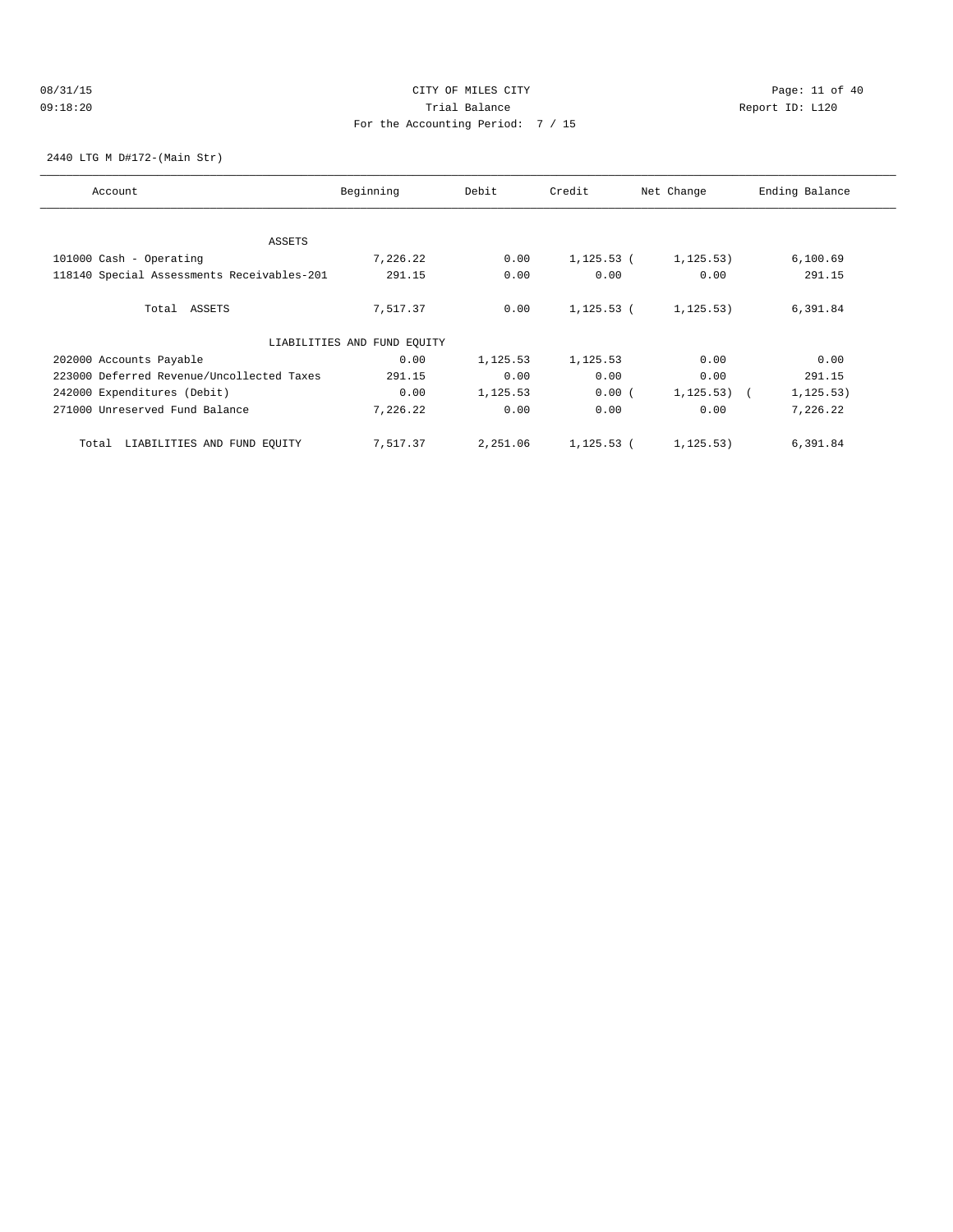### 08/31/15 Page: 12 of 40 09:18:20 Trial Balance Report ID: L120 For the Accounting Period: 7 / 15

2450 LTG M D#195-(SG-Trico)

| Account                                    | Beginning                   | Debit  | Credit     | Net Change | Ending Balance |
|--------------------------------------------|-----------------------------|--------|------------|------------|----------------|
| ASSETS                                     |                             |        |            |            |                |
| 101000 Cash - Operating                    | 3,333.34                    | 38.21  | 445.74 (   | 407.53)    | 2,925.81       |
| 118140 Special Assessments Receivables-201 | 36.57                       | 0.00   | 36.57(     | 36.57)     | 0.00           |
| 172000 Revenues (Credit)                   | 0.00                        | 0.00   | $38.21$ (  | $38.21)$ ( | 38.21)         |
| Total ASSETS                               | 3,369.91                    | 38.21  | $520.52$ ( | 482.31)    | 2,887.60       |
|                                            | LIABILITIES AND FUND EQUITY |        |            |            |                |
| 202000 Accounts Payable                    | 0.00                        | 445.74 | 445.74     | 0.00       | 0.00           |
| 223000 Deferred Revenue/Uncollected Taxes  | 36.57                       | 36.57  | 0.00(      | 36.57)     | 0.00           |
| 242000 Expenditures (Debit)                | 0.00                        | 445.74 | 0.00(      | 445.74) (  | 445.74)        |
| 271000 Unreserved Fund Balance             | 3,333.34                    | 0.00   | 0.00       | 0.00       | 3,333.34       |
| LIABILITIES AND FUND EQUITY<br>Total       | 3,369.91                    | 928.05 | 445.74 (   | 482.31)    | 2,887.60       |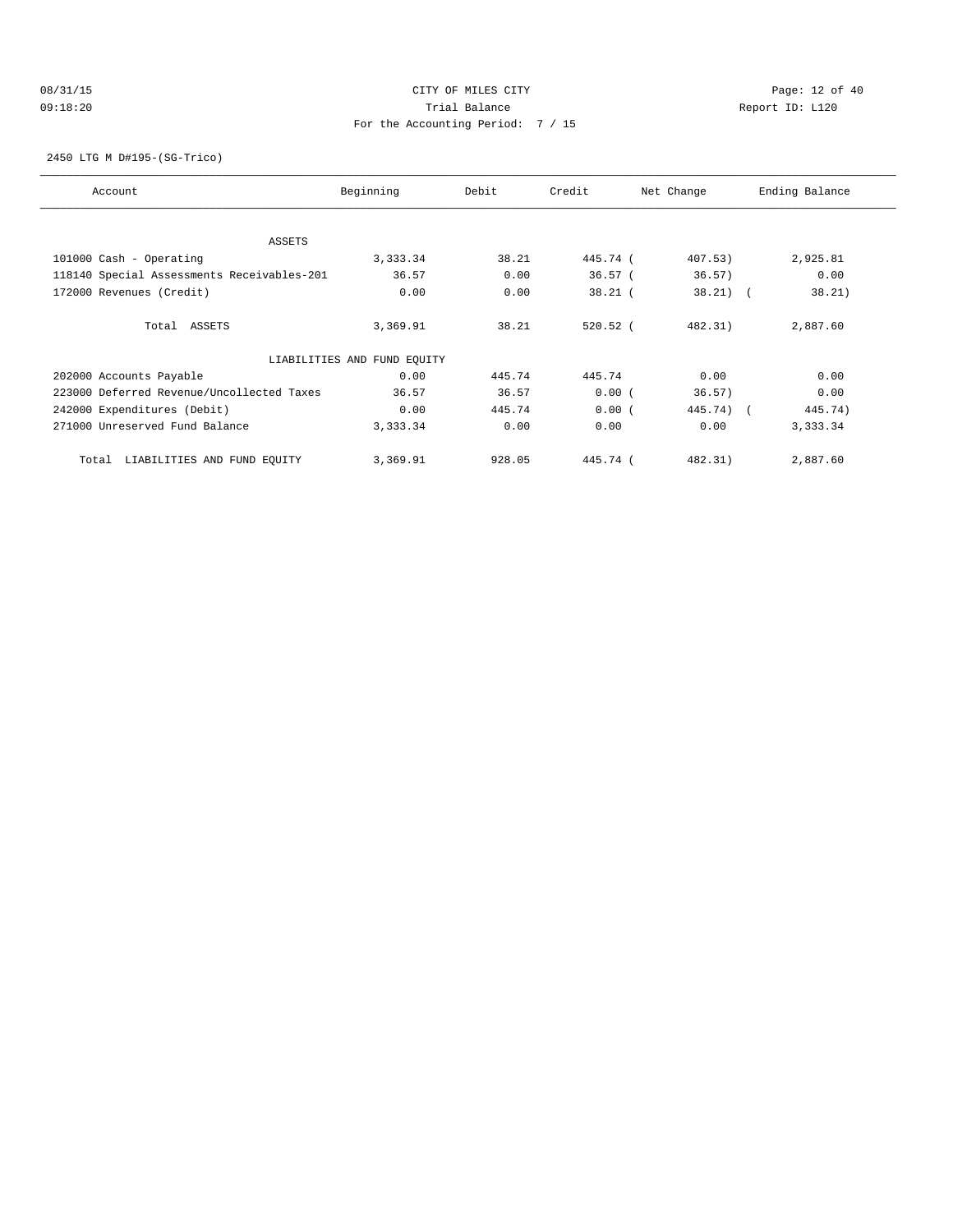# 08/31/15 Page: 13 of 40 09:18:20 Trial Balance Report ID: L120 For the Accounting Period: 7 / 15

2470 LTG M D#202-(SG-MDU&NV)

| Account                                    | Beginning                   | Debit    | Credit    | Net Change  | Ending Balance |
|--------------------------------------------|-----------------------------|----------|-----------|-------------|----------------|
| ASSETS                                     |                             |          |           |             |                |
| 101000 Cash - Operating                    | 3,037.89                    | 30.71    | 571.11 (  | 540.40)     | 2,497.49       |
| 118140 Special Assessments Receivables-201 | 290.97                      | 0.00     | 29.39(    | 29.39)      | 261.58         |
| 172000 Revenues (Credit)                   | 0.00                        | 0.00     | $30.71$ ( | $30.71$ (   | 30.71)         |
| Total ASSETS                               | 3,328.86                    | 30.71    | 631.21 (  | 600.50)     | 2,728.36       |
|                                            | LIABILITIES AND FUND EQUITY |          |           |             |                |
| 202000 Accounts Payable                    | 0.00                        | 571.11   | 571.11    | 0.00        | 0.00           |
| 223000 Deferred Revenue/Uncollected Taxes  | 290.97                      | 29.39    | 0.00(     | 29.39)      | 261.58         |
| 242000 Expenditures (Debit)                | 0.00                        | 571.11   | 0.00(     | $571.11)$ ( | 571.11)        |
| 271000 Unreserved Fund Balance             | 3,037.89                    | 0.00     | 0.00      | 0.00        | 3,037.89       |
| LIABILITIES AND FUND EQUITY<br>Total       | 3,328.86                    | 1,171.61 | 571.11 (  | 600.50)     | 2,728.36       |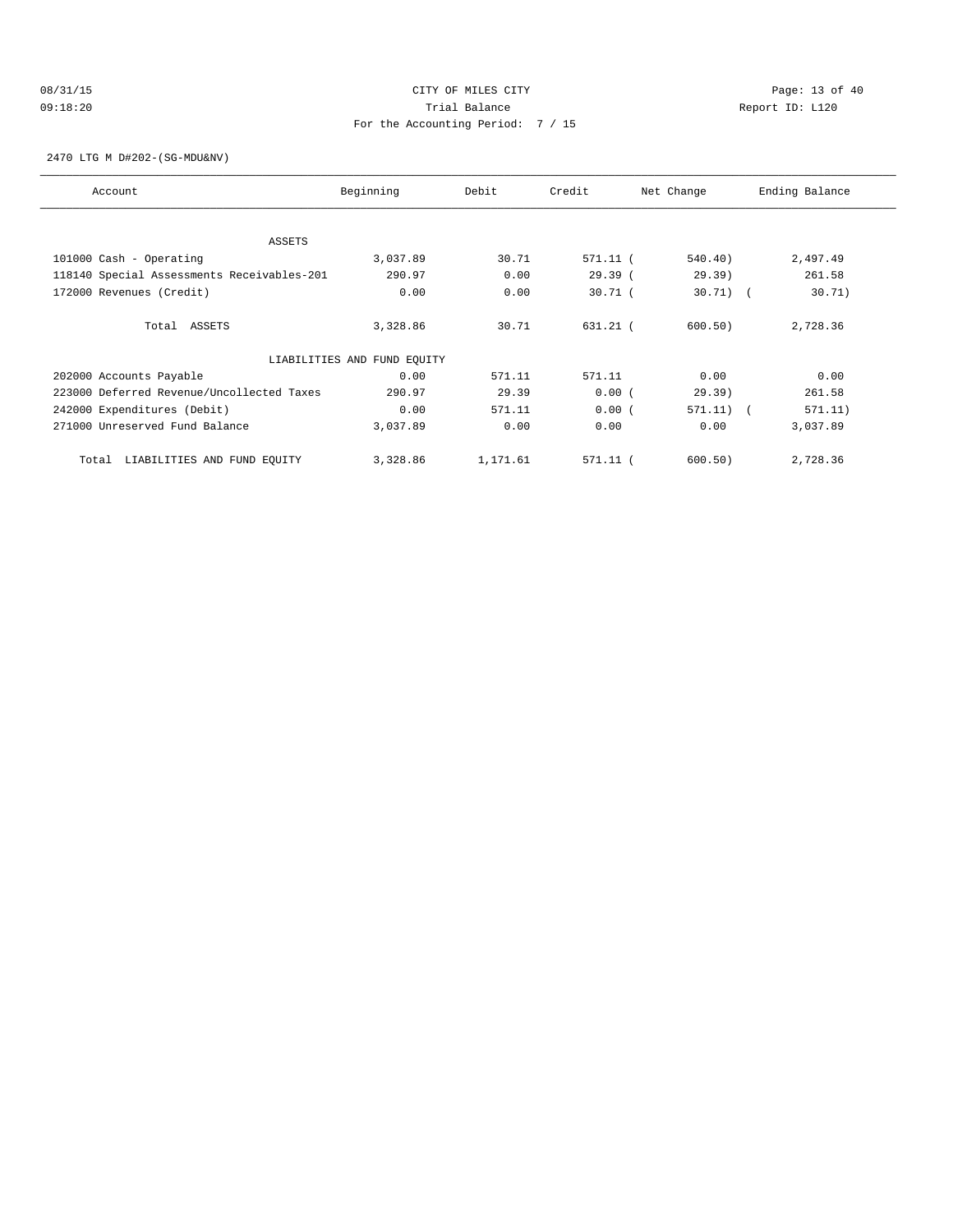### 08/31/15 Page: 14 of 40 09:18:20 Trial Balance Report ID: L120 For the Accounting Period: 7 / 15

2480 LTG M M#173-(Milestown Estates)

| Account                                    | Beginning                   | Debit  | Credit     | Net Change  | Ending Balance |
|--------------------------------------------|-----------------------------|--------|------------|-------------|----------------|
| ASSETS                                     |                             |        |            |             |                |
| 101000 Cash - Operating                    | 1,326.95                    | 121.38 | 109.92     | 11.46       | 1,338.41       |
|                                            |                             |        |            |             |                |
| 118140 Special Assessments Receivables-201 | 116.16                      | 0.00   | $116.16$ ( | 116.16)     | 0.00           |
| 172000 Revenues (Credit)                   | 0.00                        | 0.00   | $121.38$ ( | $121.38)$ ( | 121.38)        |
| Total ASSETS                               | 1,443.11                    | 121.38 | 347.46 (   | 226.08)     | 1,217.03       |
|                                            | LIABILITIES AND FUND EQUITY |        |            |             |                |
| 202000 Accounts Payable                    | 0.00                        | 109.92 | 109.92     | 0.00        | 0.00           |
| 223000 Deferred Revenue/Uncollected Taxes  | 116.16                      | 116.16 | 0.00(      | 116.16)     | 0.00           |
| 242000 Expenditures (Debit)                | 0.00                        | 109.92 | 0.00(      | $109.92)$ ( | 109.92)        |
| 271000 Unreserved Fund Balance             | 1,326.95                    | 0.00   | 0.00       | 0.00        | 1,326.95       |
| LIABILITIES AND FUND EQUITY<br>Total       | 1,443.11                    | 336.00 | 109.92 (   | 226.08)     | 1,217.03       |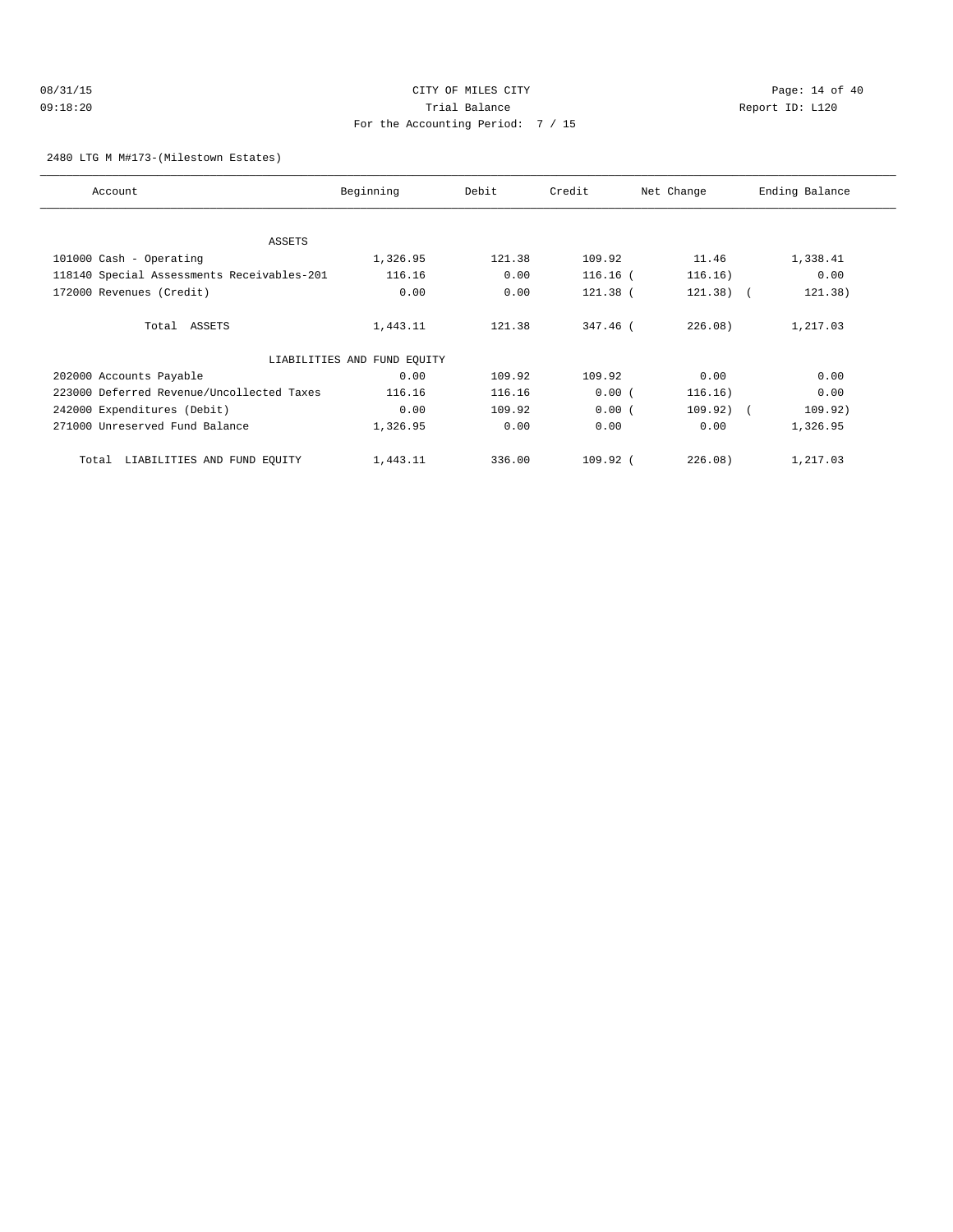# 08/31/15 Page: 15 of 40 09:18:20 Trial Balance Report ID: L120 For the Accounting Period: 7 / 15

2510 STR MAINT DIST #204

| Account                                    | Beginning                   | Debit      | Credit       | Net Change     | Ending Balance |  |  |  |  |
|--------------------------------------------|-----------------------------|------------|--------------|----------------|----------------|--|--|--|--|
|                                            |                             |            |              |                |                |  |  |  |  |
| ASSETS                                     |                             |            |              |                |                |  |  |  |  |
| 101000 Cash - Operating                    | 367, 372.29                 | 11,338.82  | 75,418.05 (  | 64,079.23)     | 303,293.06     |  |  |  |  |
| 118130 Special Assessments Receivable 2013 | 2,300.81                    | 0.00       | 1,131.67 (   | 1,131.67)      | 1,169.14       |  |  |  |  |
| 118140 Special Assessments Receivables-201 | 23, 259.09                  | 0.00       | $9,617.84$ ( | 9,617.84)      | 13,641.25      |  |  |  |  |
| 172000 Revenues (Credit)                   | 0.00                        | 0.00       | 11,338.82 (  | $11,338.82)$ ( | 11,338.82)     |  |  |  |  |
|                                            |                             |            |              |                |                |  |  |  |  |
| Total ASSETS                               | 392,932.19                  | 11,338.82  | 97,506.38 (  | 86,167.56)     | 306,764.63     |  |  |  |  |
|                                            | LIABILITIES AND FUND EQUITY |            |              |                |                |  |  |  |  |
| 202000 Accounts Payable                    | 54,406.55                   | 45,284.76  | 45,284.76    | 0.00           | 54,406.55      |  |  |  |  |
| 223000 Deferred Revenue/Uncollected Taxes  | 25,559.91                   | 10,749.51  | 0.00(        | 10,749.51)     | 14,810.40      |  |  |  |  |
| 242000 Expenditures (Debit)                | 0.00                        | 75,418.05  | 0.00(        | 75,418.05) (   | 75,418.05)     |  |  |  |  |
| 271000 Unreserved Fund Balance             | 312,965.73                  | 0.00       | 0.00         | 0.00           | 312,965.73     |  |  |  |  |
| LIABILITIES AND FUND EQUITY<br>Total       | 392,932.19                  | 131,452.32 | 45,284.76 (  | 86,167.56)     | 306,764.63     |  |  |  |  |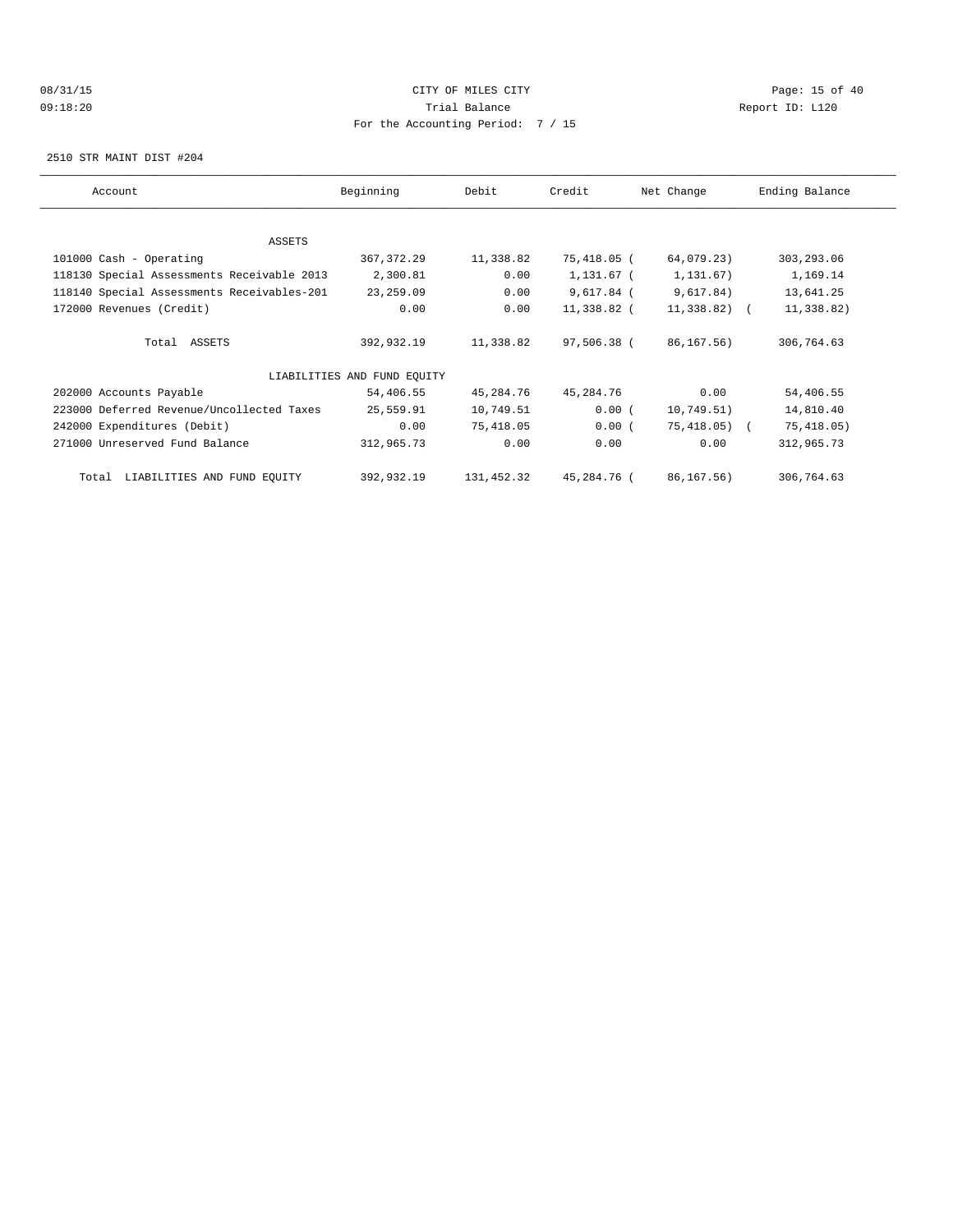# 08/31/15 Page: 16 of 40 09:18:20 Trial Balance Report ID: L120 For the Accounting Period: 7 / 15

2520 STR MAINT DIST #205

| Account                                    | Beginning                   | Debit     | Credit       | Net Change    | Ending Balance |
|--------------------------------------------|-----------------------------|-----------|--------------|---------------|----------------|
|                                            |                             |           |              |               |                |
| ASSETS                                     |                             |           |              |               |                |
| 101000 Cash - Operating                    | 251,280.98                  | 4,669.31  | 22,924.06 (  | 18,254.75)    | 233,026.23     |
| 118120 Special Assessments Receivable 2012 | 762.36                      | 0.00      | 0.00         | 0.00          | 762.36         |
| 118130 Special Assessments Receivable 2013 | 1,916.76                    | 0.00      | 671.26 (     | 671.26)       | 1,245.50       |
| 118140 Special Assessments Receivables-201 | 9,438.83                    | 0.00      | 3,736.87 (   | 3,736.87)     | 5,701.96       |
| 172000 Revenues (Credit)                   | 0.00                        | 0.00      | $4,669.31$ ( | $4,669.31)$ ( | 4,669.31)      |
| Total ASSETS                               | 263,398.93                  | 4,669.31  | 32,001.50 (  | 27,332.19)    | 236,066.74     |
|                                            | LIABILITIES AND FUND EQUITY |           |              |               |                |
| 202000 Accounts Payable                    | 0.00                        | 13,372.52 | 13,372.52    | 0.00          | 0.00           |
| 223000 Deferred Revenue/Uncollected Taxes  | 12,117.79                   | 4,408.13  | 0.00(        | 4,408.13)     | 7,709.66       |
| 242000 Expenditures (Debit)                | 0.00                        | 22,924.06 | 0.00(        | $22,924.06$ ( | 22,924.06)     |
| 271000 Unreserved Fund Balance             | 251,281.14                  | 0.00      | 0.00         | 0.00          | 251, 281.14    |
| Total LIABILITIES AND FUND EQUITY          | 263,398.93                  | 40,704.71 | 13,372.52 (  | 27,332.19)    | 236,066.74     |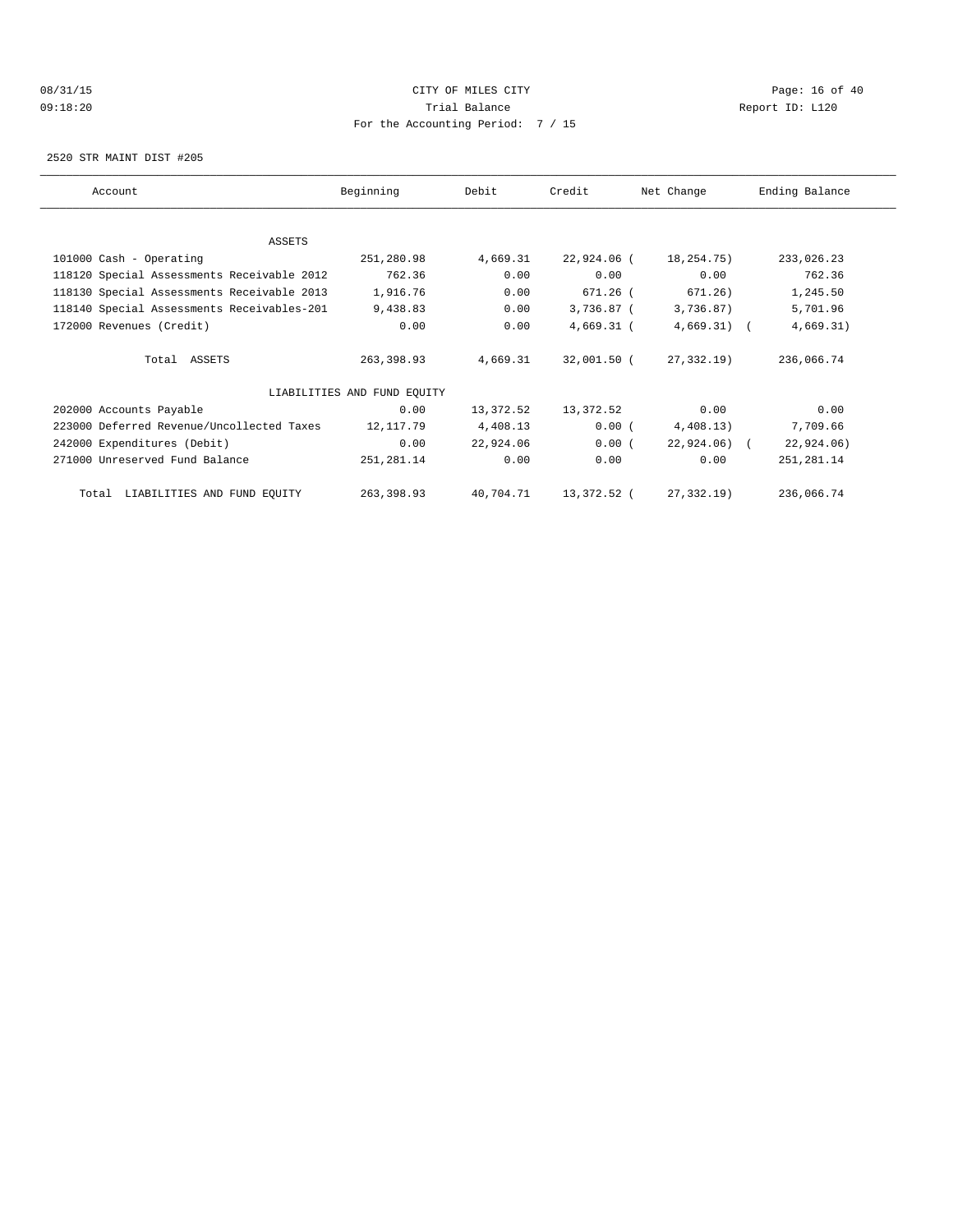# 08/31/15 Page: 17 of 40 09:18:20 Trial Balance Report ID: L120 For the Accounting Period: 7 / 15

### 2540 STR MAINT DIST#207-(MILESTOWN ESTATES)

| Account                                    | Beginning                   | Debit  | Credit       | Net Change   | Ending Balance |
|--------------------------------------------|-----------------------------|--------|--------------|--------------|----------------|
|                                            |                             |        |              |              |                |
| <b>ASSETS</b>                              |                             |        |              |              |                |
| 101000 Cash - Operating                    | 1,861.98                    | 293.46 | 474.88 (     | 181.42)      | 1,680.56       |
| 118140 Special Assessments Receivables-201 | 280.85                      | 0.00   | $280.85$ (   | 280.85)      | 0.00           |
| 172000 Revenues (Credit)                   | 0.00                        | 0.00   | $293.46$ (   | $293.46$ ) ( | 293.46)        |
| Total ASSETS                               | 2,142.83                    | 293.46 | $1,049.19$ ( | 755.73)      | 1,387.10       |
|                                            | LIABILITIES AND FUND EQUITY |        |              |              |                |
| 202000 Accounts Payable                    | 0.00                        | 39.69  | 39.69        | 0.00         | 0.00           |
| 223000 Deferred Revenue/Uncollected Taxes  | 280.85                      | 280.85 | 0.00(        | 280.85)      | 0.00           |
| 242000 Expenditures (Debit)                | 0.00                        | 474.88 | 0.00(        | 474.88) (    | 474.88)        |
| 271000 Unreserved Fund Balance             | 1,861.98                    | 0.00   | 0.00         | 0.00         | 1,861.98       |
| LIABILITIES AND FUND EQUITY<br>Total       | 2,142.83                    | 795.42 | $39.69$ (    | 755.73)      | 1,387.10       |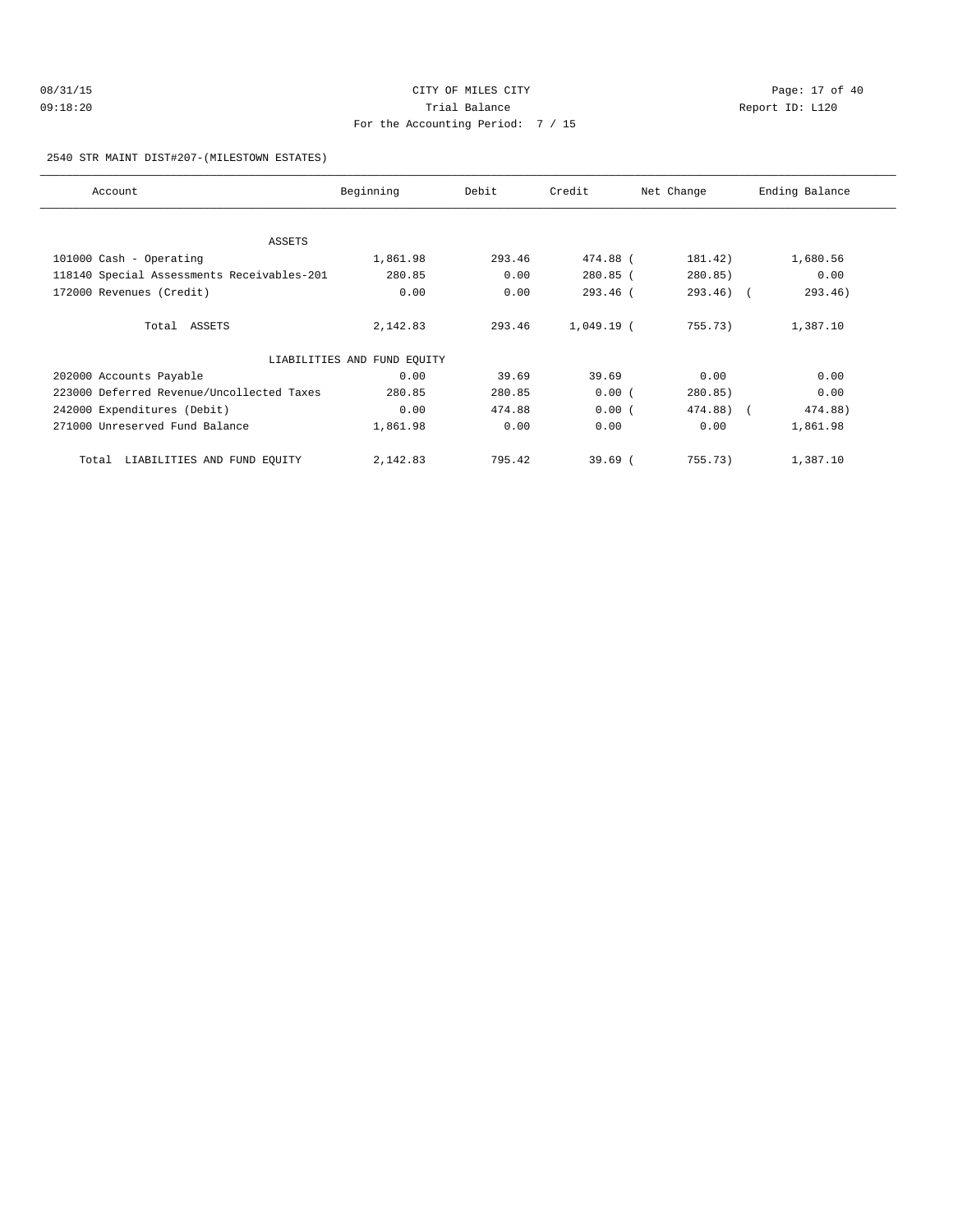| 08/31/15 | CI'                                         |
|----------|---------------------------------------------|
| 09:18:20 |                                             |
|          | $\Gamma_{\cap Y}$ the $\lambda_{\cap \cap}$ |

# ITY OF MILES CITY **Example 2008** Page: 18 of 40 Trial Balance **Report ID:** L120 For the Accounting Period: 7 / 15

### 2701 Fire Grants

| Account                              | Beginning                   | Debit | Credit | Net Change | Ending Balance |
|--------------------------------------|-----------------------------|-------|--------|------------|----------------|
| ASSETS                               |                             |       |        |            |                |
| 101000 Cash - Operating              | 800.15                      | 0.00  | 0.00   | 0.00       | 800.15         |
| Total ASSETS                         | 800.15                      | 0.00  | 0.00   | 0.00       | 800.15         |
|                                      | LIABILITIES AND FUND EQUITY |       |        |            |                |
| 271000 Unreserved Fund Balance       | 800.15                      | 0.00  | 0.00   | 0.00       | 800.15         |
| LIABILITIES AND FUND EQUITY<br>Total | 800.15                      | 0.00  | 0.00   | 0.00       | 800.15         |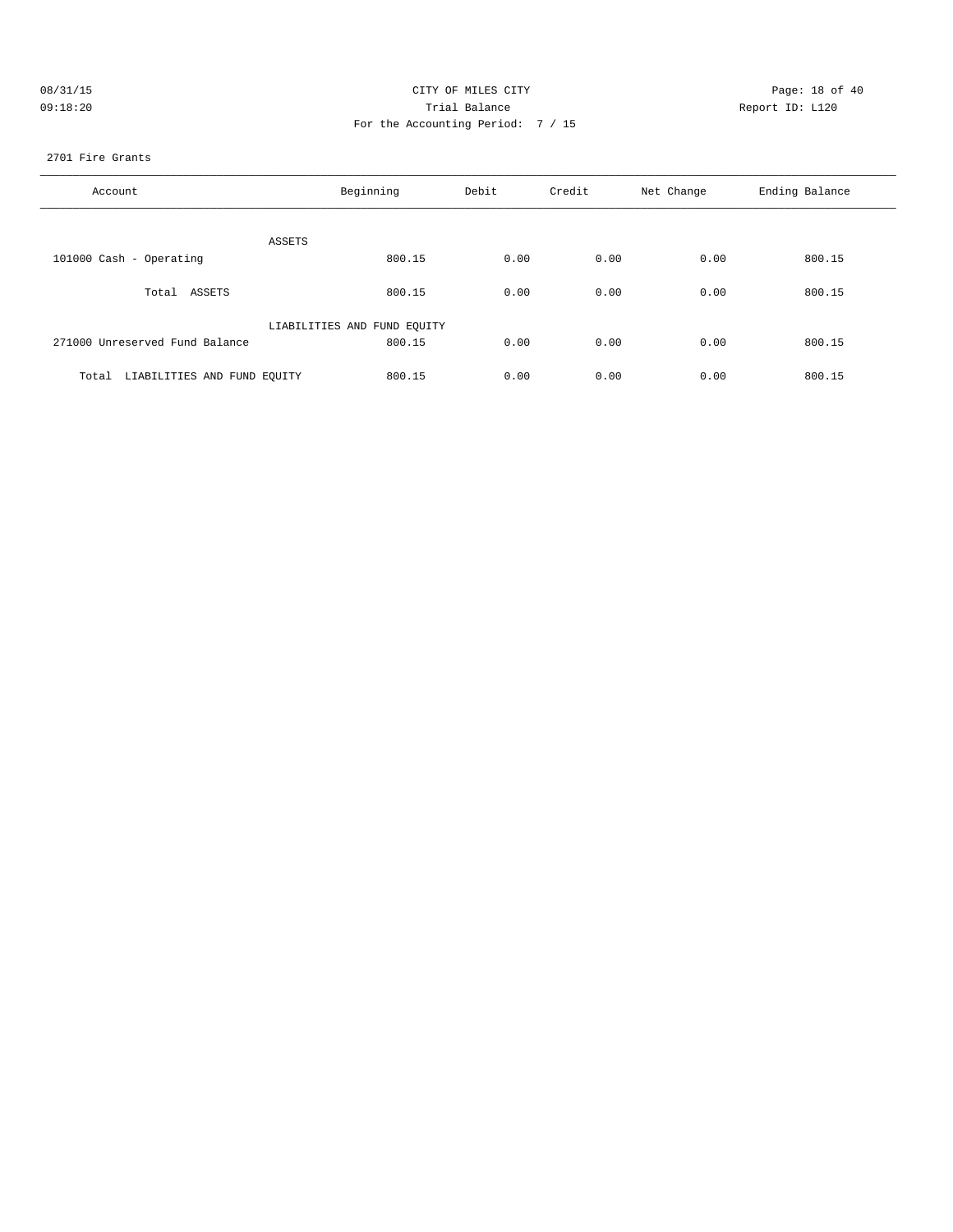# 08/31/15 Page: 19 of 40 09:18:20 Trial Balance Report ID: L120 For the Accounting Period: 7 / 15

2820 GAS TAX

| Account                              | Beginning                   | Debit     | Credit      | Net Change   | Ending Balance |
|--------------------------------------|-----------------------------|-----------|-------------|--------------|----------------|
|                                      |                             |           |             |              |                |
|                                      | ASSETS                      |           |             |              |                |
| 101000 Cash - Operating              | 0.65                        | 15,054.52 | 532.27      | 14,522.25    | 14,522.90      |
| 172000 Revenues (Credit)             | 0.00                        | 0.00      | 15,054.52 ( | 15,054.52)   | 15,054.52)     |
| Total ASSETS                         | 0.65                        | 15,054.52 | 15,586.79 ( | $532.27$ ) ( | 531.62)        |
|                                      | LIABILITIES AND FUND EQUITY |           |             |              |                |
| 242000 Expenditures (Debit)          | 0.00                        | 532.27    | 0.00(       | $532.27$ ) ( | 532.27)        |
| 271000 Unreserved Fund Balance       | 0.65                        | 0.00      | 0.00        | 0.00         | 0.65           |
| LIABILITIES AND FUND EQUITY<br>Total | 0.65                        | 532.27    | 0.00(       | 532.27)      | 531.62)        |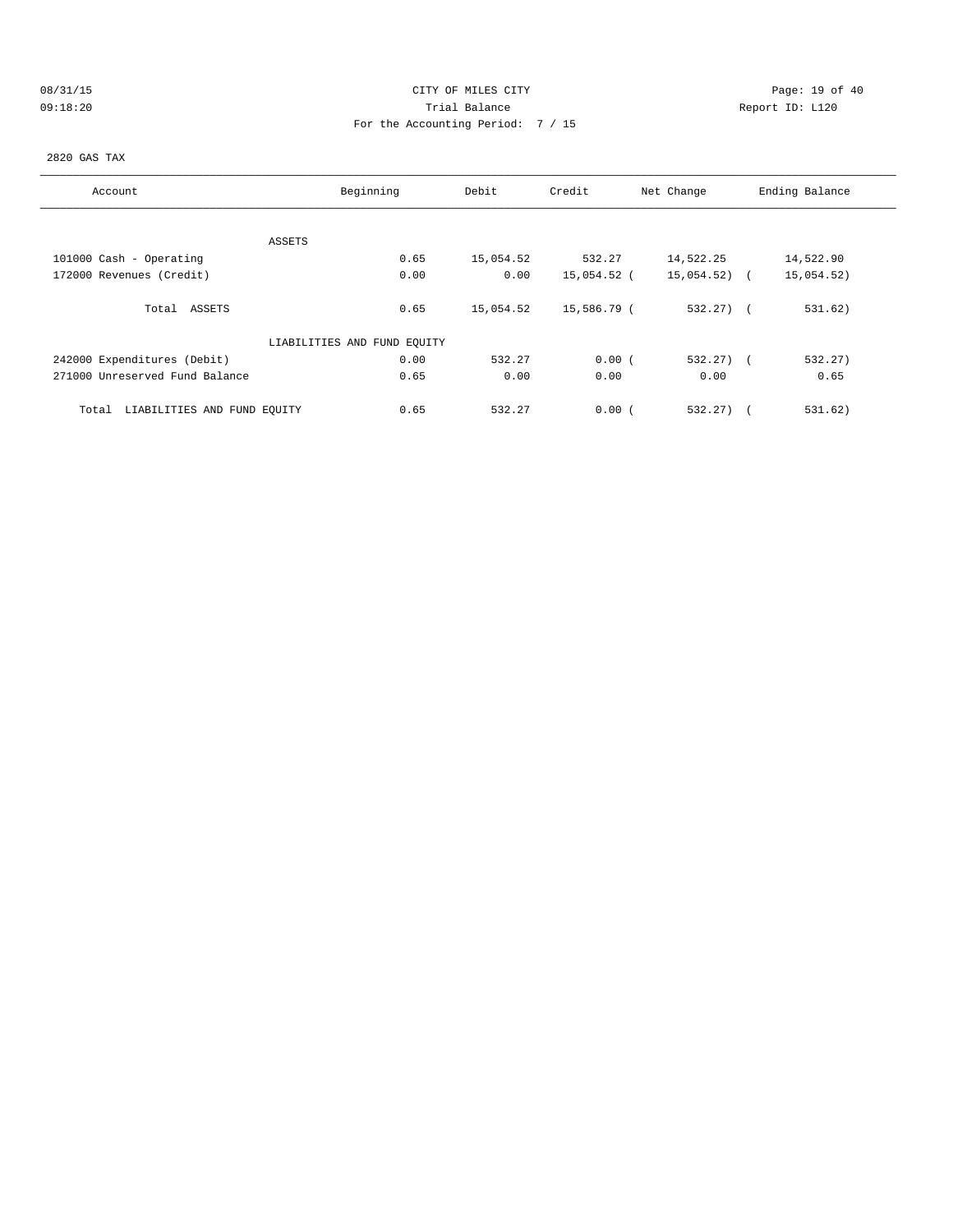|  | 08/31/15 |  |
|--|----------|--|
|  | 09:18:20 |  |

# CITY OF MILES CITY CONTROL CONTROL CONTROL CONTROL CITY 09:18:20 Report ID: L120 For the Accounting Period: 7 / 15

### 2850 911 EMERGENCY

| Account                              | Beginning | Debit    | Credit     | Net Change | Ending Balance |  |  |
|--------------------------------------|-----------|----------|------------|------------|----------------|--|--|
|                                      | ASSETS    |          |            |            |                |  |  |
| 101000 Cash - Operating              | 95,750.30 | 0.00     | 1,227.33 ( | 1, 227.33) | 94,522.97      |  |  |
| Total ASSETS                         | 95,750.30 | 0.00     | 1,227.33 ( | 1, 227.33) | 94,522.97      |  |  |
| LIABILITIES AND FUND EQUITY          |           |          |            |            |                |  |  |
| 202000 Accounts Payable              | 0.00      | 1,227.33 | 1,227.33   | 0.00       | 0.00           |  |  |
| 242000 Expenditures (Debit)          | 0.00      | 1,227.33 | 0.00(      | 1, 227.33) | 1, 227.33)     |  |  |
| 271000 Unreserved Fund Balance       | 95,750.30 | 0.00     | 0.00       | 0.00       | 95,750.30      |  |  |
| LIABILITIES AND FUND EQUITY<br>Total | 95,750.30 | 2,454.66 | 1,227.33 ( | 1,227.33)  | 94,522.97      |  |  |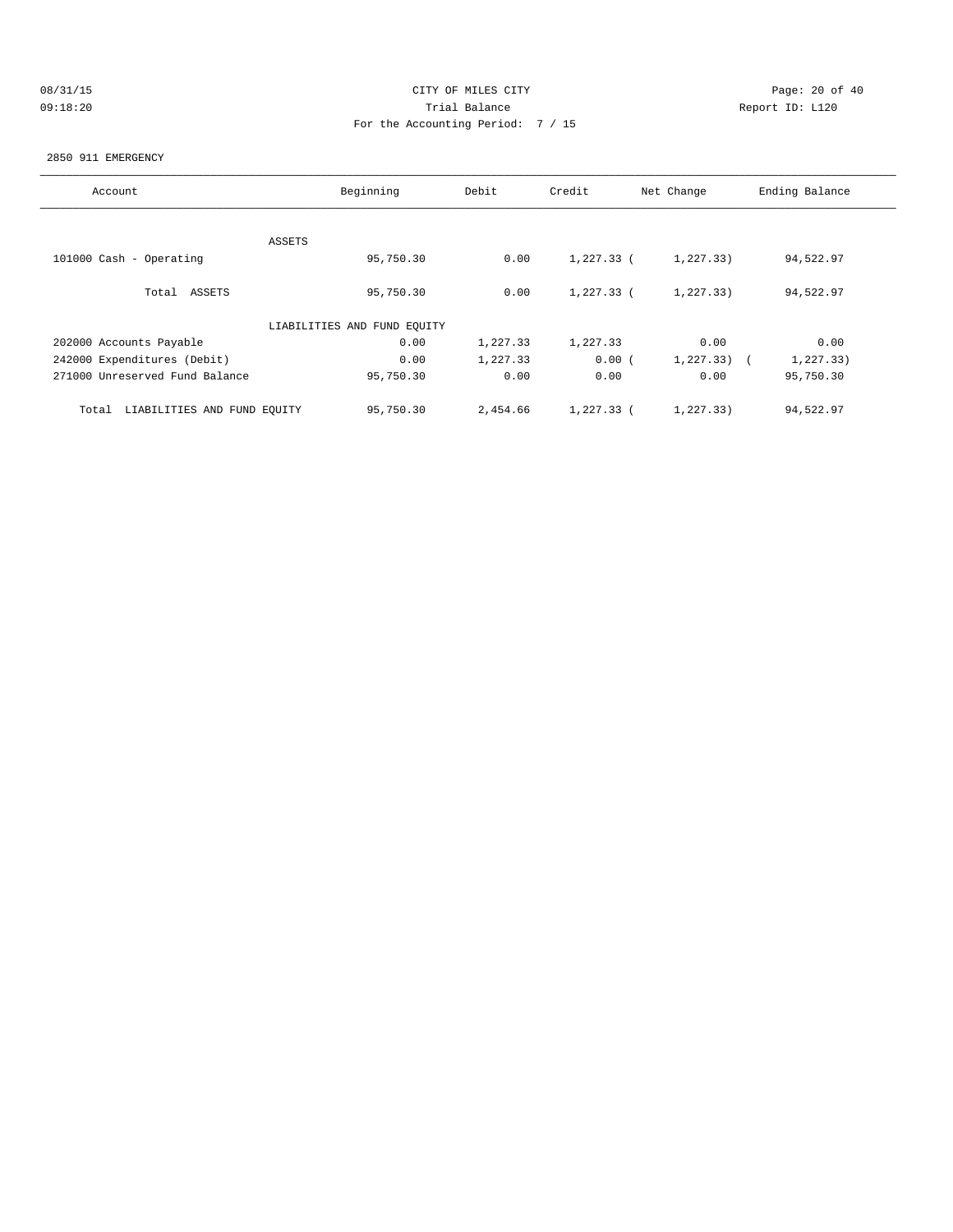# 08/31/15 Page: 21 of 40 09:18:20 Trial Balance Report ID: L120 For the Accounting Period: 7 / 15

### 2880 LIBRARY GRANTS

| Account                                | Beginning                   | Debit  | Credit     | Net Change | Ending Balance |
|----------------------------------------|-----------------------------|--------|------------|------------|----------------|
|                                        |                             |        |            |            |                |
|                                        |                             |        |            |            |                |
| ASSETS                                 |                             |        |            |            |                |
| 101000 Cash - Operating                | 413.00                      | 0.00   | $413.00$ ( | 413.00)    | 0.00           |
| 101003 Cash - per capita               | 6,225.09                    | 0.00   | 0.00       | 0.00       | 6,225.09       |
| 101020 Cash - Partners Program         | 44,469.70                   | 413.00 | 0.00       | 413.00     | 44,882.70      |
| 101030 Cash - Sagebrush Fed/Base Grant | 5,669.02                    | 0.00   | 0.00       | 0.00       | 5,669.02       |
| 101033 Library - Humanities Grant      | 502.08                      | 0.00   | 0.00       | 0.00       | 502.08         |
|                                        |                             |        |            |            |                |
| Total ASSETS                           | 57,278.89                   | 413.00 | 413.00     | 0.00       | 57, 278.89     |
|                                        |                             |        |            |            |                |
|                                        | LIABILITIES AND FUND EQUITY |        |            |            |                |
| 271000 Unreserved Fund Balance         | 57,278.89                   | 0.00   | 0.00       | 0.00       | 57,278.89      |
|                                        |                             |        |            |            |                |
| LIABILITIES AND FUND EQUITY<br>Total   | 57,278.89                   | 0.00   | 0.00       | 0.00       | 57, 278.89     |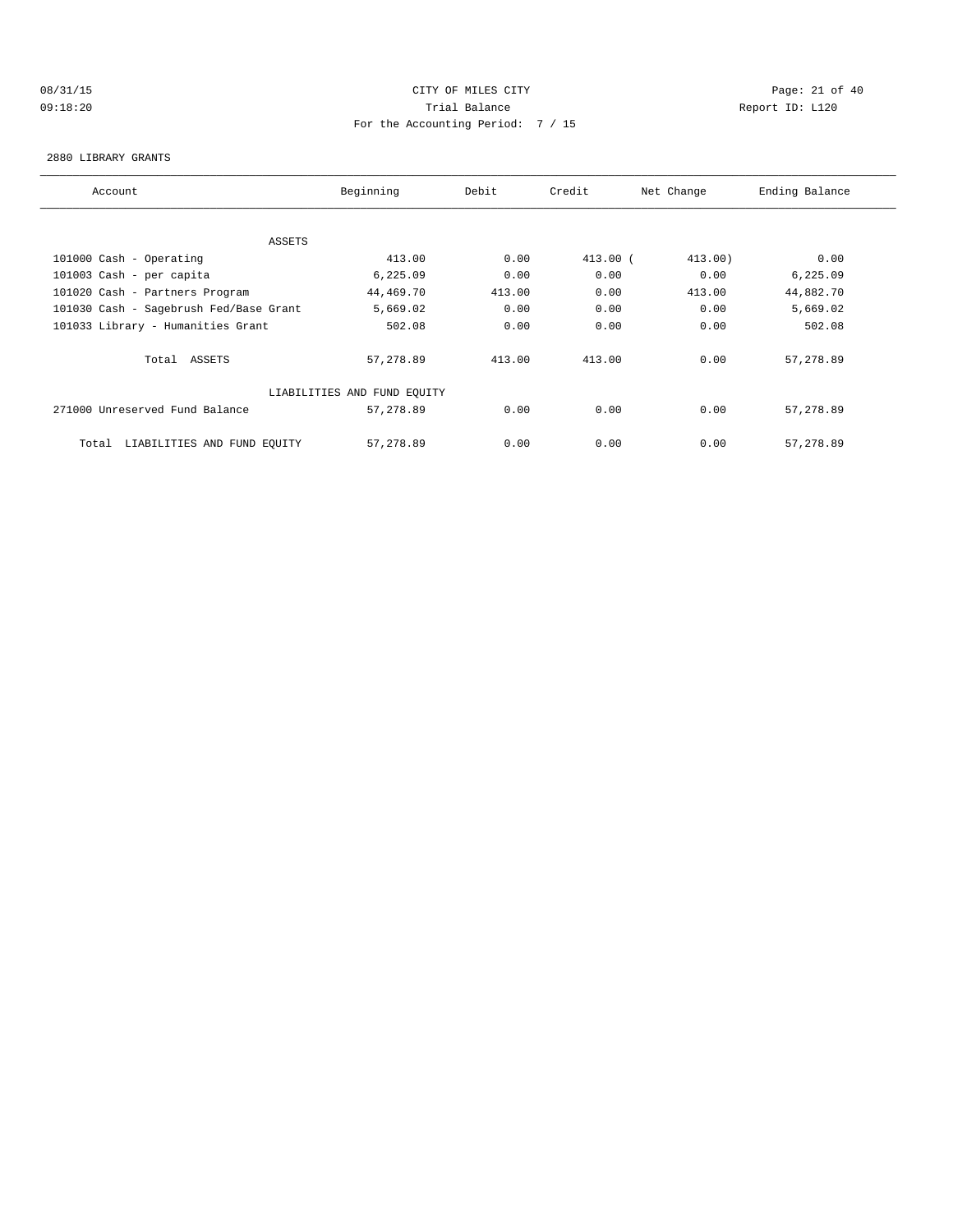# 08/31/15 Page: 22 of 40 09:18:20 Trial Balance Report ID: L120 For the Accounting Period: 7 / 15

2935 Historic Preservation

| Account                                    | Beginning                   | Debit    | Credit       | Net Change            | Ending Balance |  |
|--------------------------------------------|-----------------------------|----------|--------------|-----------------------|----------------|--|
|                                            |                             |          |              |                       |                |  |
| <b>ASSETS</b>                              |                             |          |              |                       |                |  |
| 101000 Cash - Operating                    | 859.40                      | 1,000.00 | 428.33       | 571.67                | 1,431.07       |  |
| 101036 Cash HP- CDBG-ED Grant              | 778.80                      | 0.00     | 0.00         | 0.00                  | 778.80         |  |
| 101038 Cash HP- Sandra Anderson Charitable | 238.50                      | 0.00     | 0.00         | 0.00                  | 238.50         |  |
| 101039 HP- CCHS Grant                      | 821.25                      | 0.00     | 0.00         | 0.00                  | 821.25         |  |
| 132000 Due From Government (Short Term)    | 3,286.38                    | 0.00     | 0.00         | 0.00                  | 3,286.38       |  |
| 172000 Revenues (Credit)                   | 0.00                        | 0.00     | $1,000.00$ ( | $1,000.00)$ (         | 1,000.00)      |  |
| Total ASSETS                               | 5,984.33                    | 1,000.00 | $1,428.33$ ( | 428.33)               | 5,556.00       |  |
|                                            | LIABILITIES AND FUND EQUITY |          |              |                       |                |  |
| 202000 Accounts Payable                    | 0.00                        | 172.75   | 172.75       | 0.00                  | 0.00           |  |
| 242000 Expenditures (Debit)                | 0.00                        | 428.33   | 0.00(        | 428.33)<br>$\sqrt{2}$ | 428.33)        |  |
| 271000 Unreserved Fund Balance             | 5,984.33                    | 0.00     | 0.00         | 0.00                  | 5,984.33       |  |
| LIABILITIES AND FUND EQUITY<br>Total       | 5,984.33                    | 601.08   | 172.75 (     | 428.33)               | 5,556.00       |  |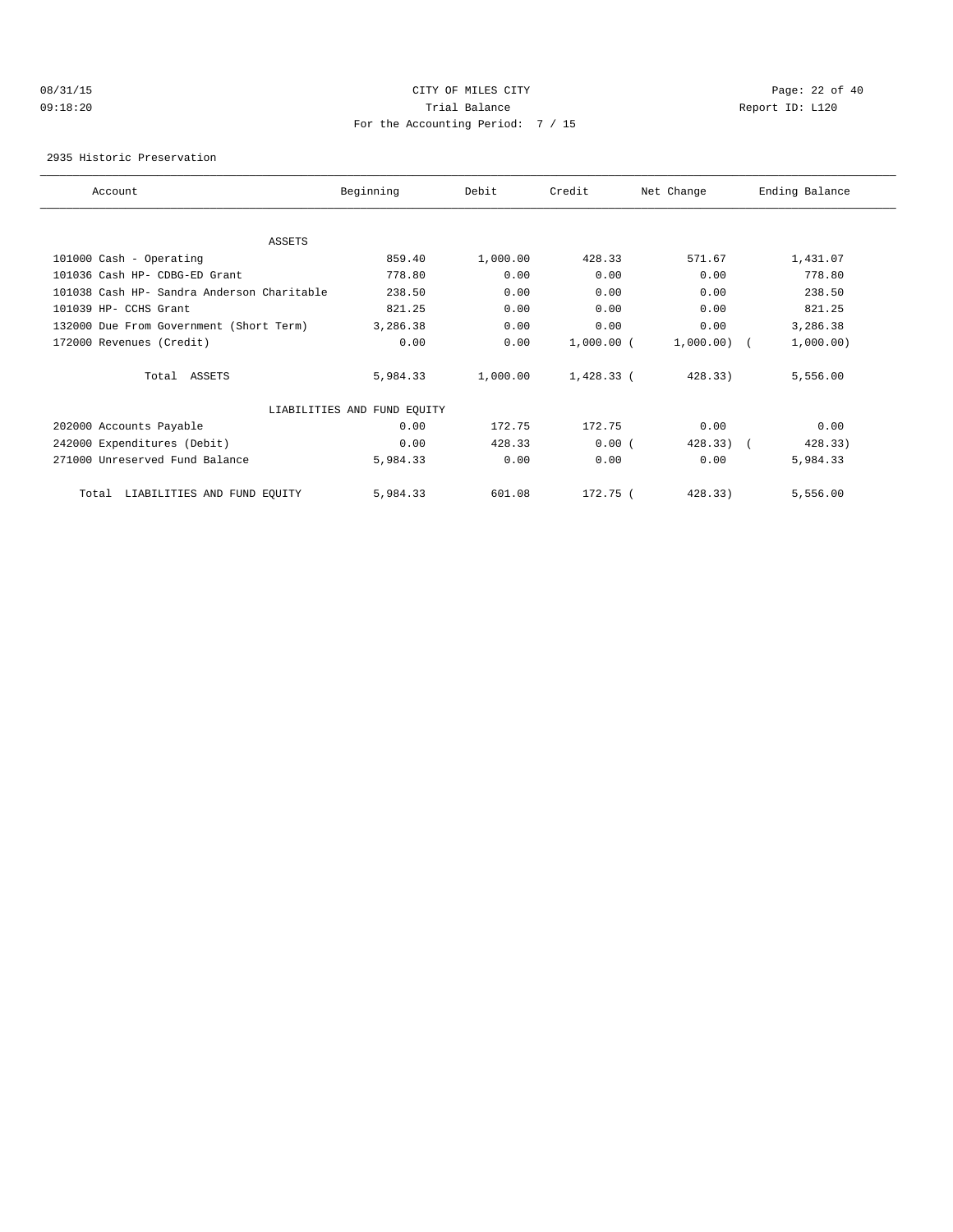| 08/31/15 |  |
|----------|--|
| 09:18:20 |  |

# CITY OF MILES CITY CONTROL CONTROL CONTROL CONTROL CONTROL PAGE: 23 of 40 Trial Balance **Communist Communist Communist Communist Communist Communist Communist Communist Communist Communist Communist Communist Communist Communist Communist Communist Communist Communist Communist Communist Communi** For the Accounting Period: 7 / 15

### 2985 RETIRED SENIOR VOLUNTEER PROG (RSVP)

| Account                                    | Beginning                   | Debit    | Credit        | Net Change   | Ending Balance |
|--------------------------------------------|-----------------------------|----------|---------------|--------------|----------------|
|                                            |                             |          |               |              |                |
| ASSETS                                     |                             |          |               |              |                |
| 101000 Cash - Operating                    | 380.73)                     | 3,603.50 | $6,410.08$ (  | $2,806.58$ ( | 3, 187.31)     |
| 101004 RSVP Non-Federal Cash Operating-Cus | 7,207.26                    | 123.65   | $3,184.95$ (  | 3,061.30)    | 4,145.96       |
| 101006 Cash- operating-Fallon              | 319.80)                     | 0.00     | $1,223.62$ (  | $1,223.62$ ( | 1, 543.42)     |
| 101008 RSVP- Custer Excess                 | 1,961.19                    | 0.00     | 0.00          | 0.00         | 1,961.19       |
| 103100 Petty Cash-                         | 200.00                      | 0.00     | 0.00          | 0.00         | 200.00         |
| Total ASSETS                               | 8,667.92                    | 3,727.15 | $10,818.65$ ( | 7,091.50)    | 1,576.42       |
|                                            | LIABILITIES AND FUND EQUITY |          |               |              |                |
| 202000 Accounts Payable                    | 0.00                        | 1,756.15 | 1,756.15      | 0.00         | 0.00           |
| 242000 Expenditures (Debit)                | 0.00                        | 7,970.45 | 878.95 (      | $7,091.50$ ( | 7,091.50)      |
| 271000 Unreserved Fund Balance             | 8,667.92                    | 0.00     | 0.00          | 0.00         | 8,667.92       |
| LIABILITIES AND FUND EQUITY<br>Total       | 8,667.92                    | 9,726.60 | $2,635.10$ (  | 7,091.50)    | 1,576.42       |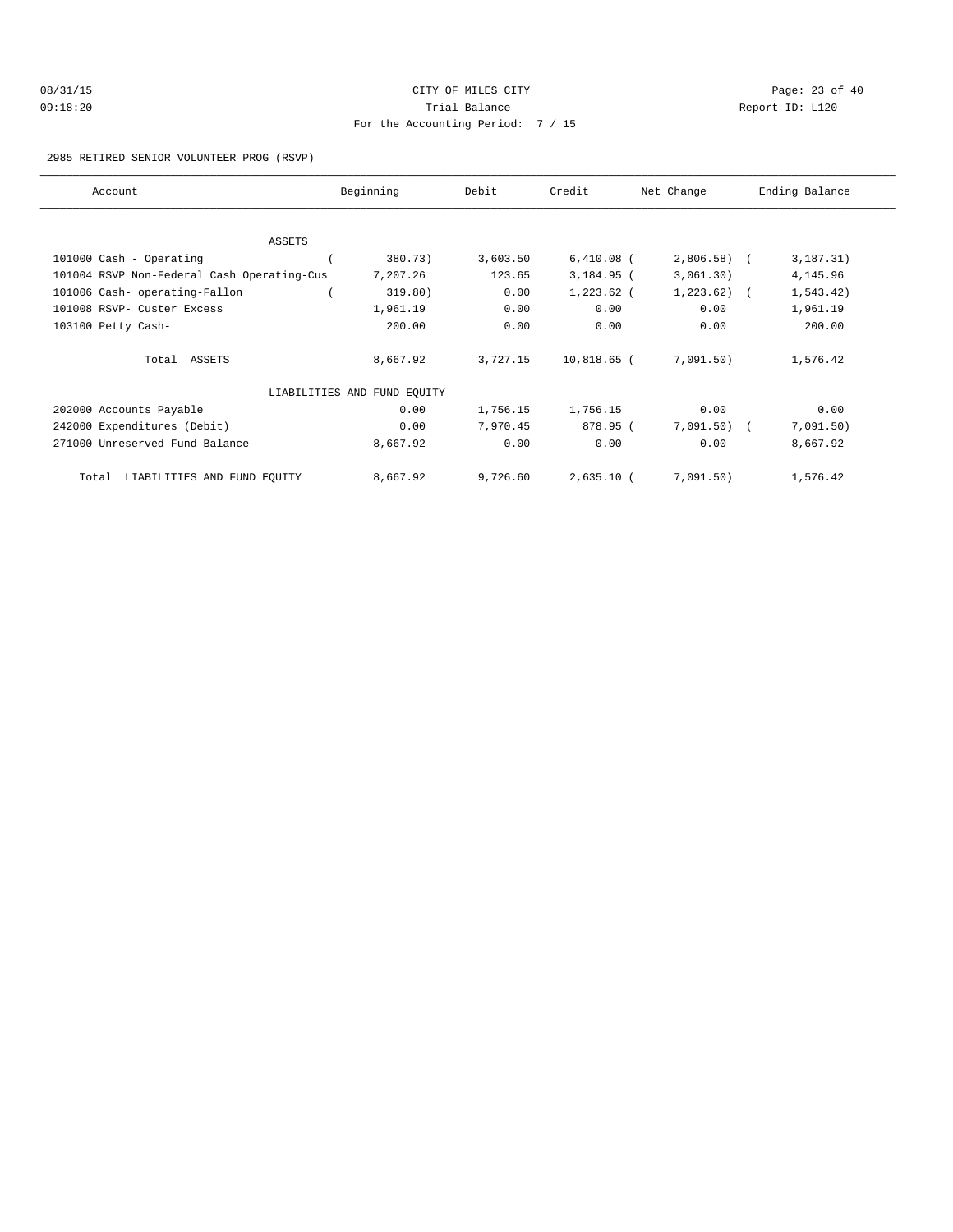| 08/31/15 | CITY OF MILES CITY                |
|----------|-----------------------------------|
| 09:18:20 | Trial Balance                     |
|          | For the Accounting Period: 7 / 15 |

Page: 24 of 40 Report ID: L120

3300 Judgement & Losses-Power Settlement

| Account                                                  | Beginning                   | Debit         | Credit | Net Change | Ending Balance      |
|----------------------------------------------------------|-----------------------------|---------------|--------|------------|---------------------|
| <b>ASSETS</b><br>115208 Taxes Receivable - Personal 2008 |                             | 0.47)<br>0.00 | 0.00   | 0.00       | 0.47)<br>$\sqrt{2}$ |
| Total ASSETS                                             |                             | 0.00<br>0.47) | 0.00   | 0.00       | 0.47)               |
| 223200 Deferred Revenue - Pers Prop Taxes (              | LIABILITIES AND FUND EQUITY | 0.47)<br>0.00 | 0.00   | 0.00       | 0.47)<br>$\sqrt{2}$ |
| Total LIABILITIES AND FUND EQUITY                        |                             | 0.47)<br>0.00 | 0.00   | 0.00       | 0.47)               |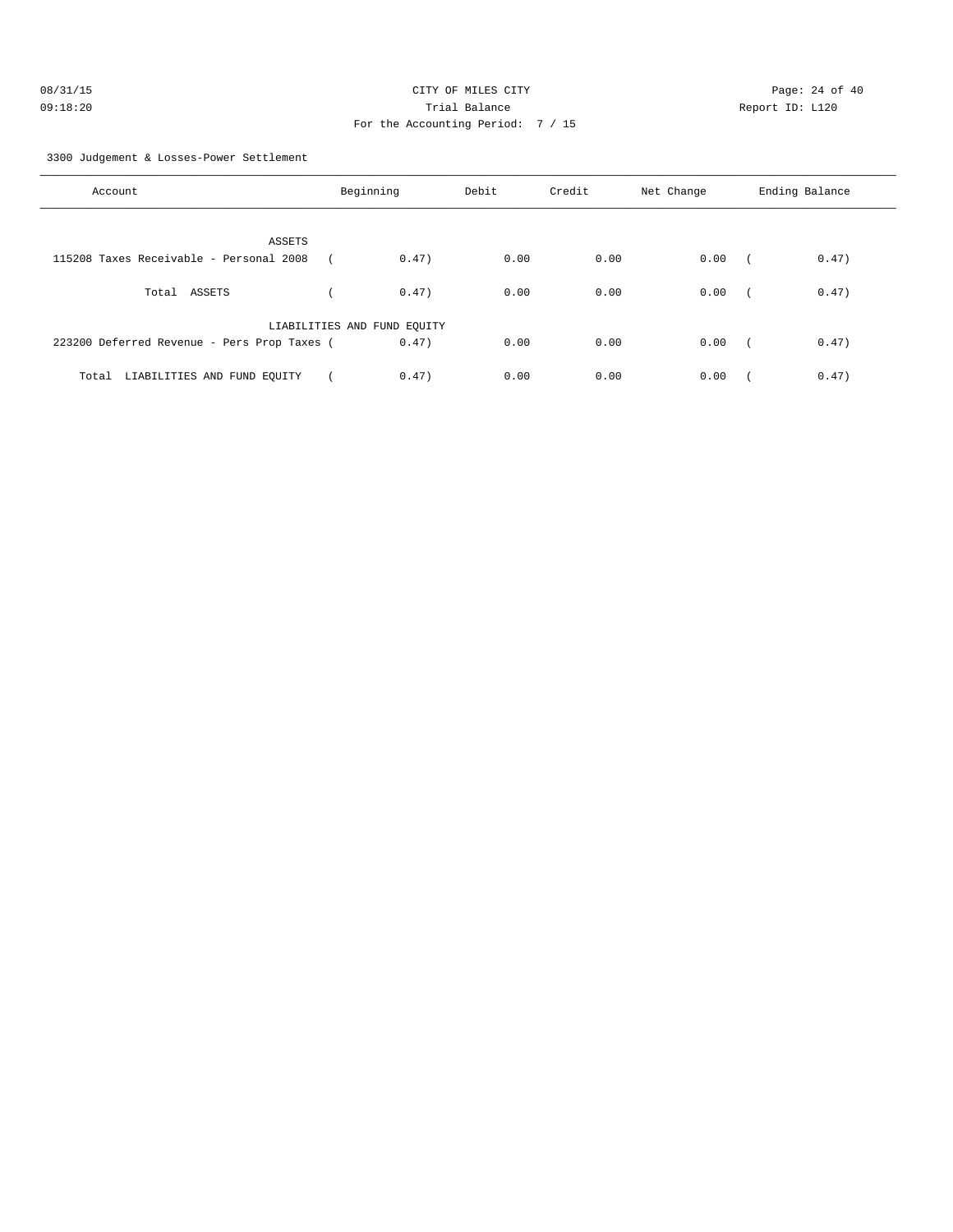| 08/31/15 | CITY OF MILES CITY                  |
|----------|-------------------------------------|
| 09:18:20 | Trial Balance                       |
|          | For the Accounting Period: $7 / 15$ |

Page: 25 of 40 Report ID: L120

4000 General Fund Capitol Improvement Fund

| Account                              | Beginning                   | Debit | Credit | Net Change | Ending Balance |
|--------------------------------------|-----------------------------|-------|--------|------------|----------------|
|                                      | ASSETS                      |       |        |            |                |
| 101000 Cash - Operating              | 107,189.20                  | 0.00  | 0.00   | 0.00       | 107,189.20     |
|                                      |                             |       |        |            |                |
| ASSETS<br>Total                      | 107,189.20                  | 0.00  | 0.00   | 0.00       | 107,189.20     |
|                                      | LIABILITIES AND FUND EQUITY |       |        |            |                |
| 271000 Unreserved Fund Balance       | 107,189.20                  | 0.00  | 0.00   | 0.00       | 107,189.20     |
| Total<br>LIABILITIES AND FUND EQUITY | 107,189.20                  | 0.00  | 0.00   | 0.00       | 107,189.20     |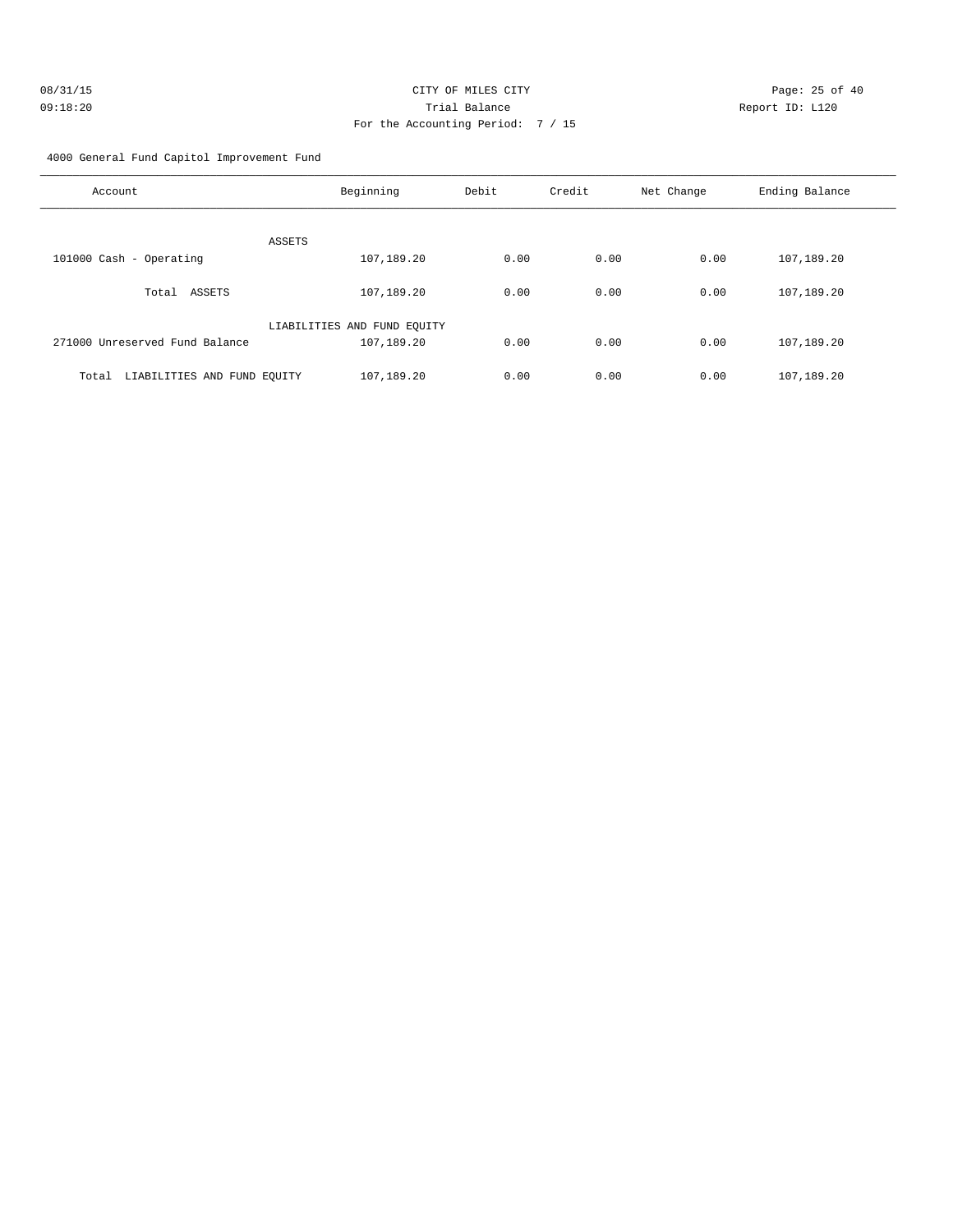# 08/31/15 Page: 26 of 40 09:18:20 Trial Balance Report ID: L120 For the Accounting Period: 7 / 15

4060 CAPITAL IMPROV-PUBLIC WORKS

| Account                              | Beginning                   | Debit  | Credit  | Net Change | Ending Balance |
|--------------------------------------|-----------------------------|--------|---------|------------|----------------|
|                                      |                             |        |         |            |                |
| ASSETS                               |                             |        |         |            |                |
| 101000 Cash - Operating              | 134,488.21                  | 568.00 | 0.00    | 568.00     | 135,056.21     |
| 122000 Accounts Receivable           | 720.00                      | 200.00 | 200.00  | 0.00       | 720.00         |
| 172000 Revenues (Credit)             | 0.00                        | 0.00   | 568.00( | 568.00)    | 568.00)        |
| Total ASSETS                         | 135,208.21                  | 768.00 | 768.00  | 0.00       | 135,208.21     |
|                                      | LIABILITIES AND FUND EQUITY |        |         |            |                |
| 271000 Unreserved Fund Balance       | 135,208.21                  | 0.00   | 0.00    | 0.00       | 135,208.21     |
| LIABILITIES AND FUND EQUITY<br>Total | 135,208.21                  | 0.00   | 0.00    | 0.00       | 135, 208. 21   |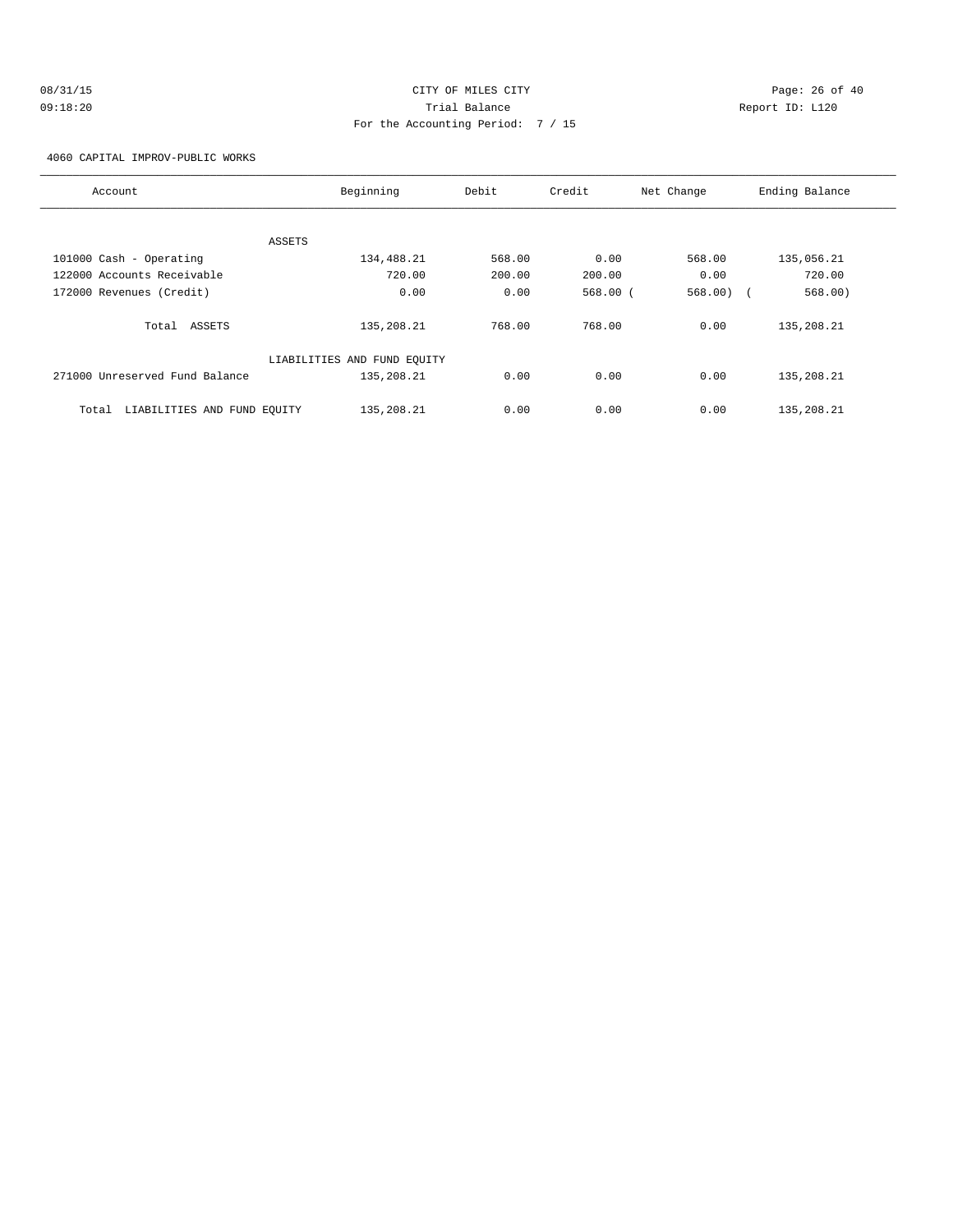# 08/31/15 Page: 27 of 40 09:18:20 Trial Balance Report ID: L120 For the Accounting Period: 7 / 15

### 5210 WATER UTILITY

| Account                                                   | Beginning                   | Debit       | Credit       | Net Change        | Ending Balance               |
|-----------------------------------------------------------|-----------------------------|-------------|--------------|-------------------|------------------------------|
|                                                           |                             |             |              |                   |                              |
| ASSETS<br>101000 Cash - Operating                         | 1,882,645.00                | 201,512.07  | 130,649.03   | 70,863.04         | 1,953,508.04                 |
| 101010 Deposit Cash                                       | 80,300.00                   | 6,050.00    | 3,850.00     | 2,200.00          | 82,500.00                    |
| 102240 Cash - Replacement & Depreciation                  | 1,489,589.35                | 0.00        | 0.00         | 0.00              | 1,489,589.35                 |
| 102250 Cash - System Devlopment Fees                      | 271,673.25                  | 600.00      | 0.00         | 600.00            | 272, 273. 25                 |
| 102270 Cash - Curb Stop Replacement Fee                   | 234,789.49                  | 3,676.99    | 1,157.83     | 2,519.16          | 237,308.65                   |
| 102312 RevBnd/CurYearDebt-DNRC/CarbonTank                 | 18,086.29                   | 11,532.19   | 0.00         | 11,532.19         | 29,618.48                    |
| 102313 RevBnd/CurYearDebt-DNRC/NE WtrLine                 | 5,882.11                    | 11,822.60   | 0.00         | 11,822.60         | 17,704.71                    |
| 102315 RevBnd/CurYearDebt-ARRA/NE Water Li                | 0.05                        | 1,483.96    | 0.00         | 1,483.96          | 1,484.01                     |
| 102322 RevBnd/Reserve-DNRC/CarbonTank                     | 153,009.00                  | 0.00        | 0.00         | 0.00              | 153,009.00                   |
| 102323 RevBnd/Reserve-DNRC/NE WtrLine                     | 128,653.00                  | 0.00        | 0.00         | 0.00              | 128,653.00                   |
| 102325 RevBnd/Reserve-ARRA B-NE Waterline                 | 18,245.00                   | 0.00        | 0.00         | 0.00              | 18,245.00                    |
| 103000 Petty Cash                                         | 330.00                      | 0.00        | 0.00         | 0.00              | 330.00                       |
| 122000 Accounts Receivable                                | 227, 335.69                 | 240, 433.36 | 203,630.97   | 36,802.39         | 264,138.08                   |
| 122020 Accounts Receivable-\$2.00 State Ass(              | 4.00)                       | 0.00        | 0.00         | 0.00              | $\overline{(\cdot)}$<br>4.00 |
| 172000 Revenues (Credit)                                  | 0.00                        | 0.00        | 237,361.29 ( | 237, 361.29)      | 237,361.29)<br>$\sqrt{ }$    |
| 181000 Land                                               | 41,844.00                   | 0.00        | 0.00         | 0.00              | 41,844.00                    |
| 182000 Buildings                                          | 22,997.00                   | 0.00        | 0.00         | 0.00              | 22,997.00                    |
| 182100 Allowance for Depr - Buildings (Cre(               | 22,997.00)                  | 0.00        | 0.00         | 0.00              | 22,997.00)                   |
| 186000 Machinery and Equipment                            | 427, 225.70                 | 0.00        | 0.00         | 0.00              | 427, 225.70                  |
| 186100 Allowance for Depr - Machinery & Eq(               | 240,585.00)                 | 0.00        | 0.00         | 0.00              | 240,585.00)                  |
| 188000 Const. Work in Progress-NE Wtr Line                | 31,779.84                   | 0.00        | 0.00         | 0.00              | 31,779.84                    |
| 189100 Source of Supply                                   | 3,448,234.49                | 0.00        | 0.00         | 0.00              | 3, 448, 234.49               |
| 189110 Allowance for Depreciation - Source(               | 500,747.00)                 | 0.00        | 0.00         | 0.00              | 500,747.00)<br>$\left($      |
| 189300 Treatment Plant                                    | 3,716,158.00                | 0.00        | 0.00         | 0.00              | 3,716,158.00                 |
| 189310 Allowance for Depr - Treatment Plan( 1,838,549.00) |                             | 0.00        | 0.00         | 0.00              | (1,838,549.00)               |
| 189400 Transmission & Distribution                        | 12,951,364.97               | 0.00        | 0.00         | 0.00              | 12,951,364.97                |
| 189410 Allowance for Depr - Trans & Distri( 3,518,876.00) |                             | 0.00        | 0.00         | 0.00              | (3, 518, 876.00)             |
| Total ASSETS                                              | 19,028,384.23               | 477,111.17  | 576,649.12 ( | 99,537.95)        | 18,928,846.28                |
|                                                           | LIABILITIES AND FUND EQUITY |             |              |                   |                              |
| 202000 Accounts Payable                                   | 69, 385. 37                 | 43, 335. 14 | 43, 335. 14  | 0.00              | 69,385.37                    |
| 214000 Deposits Payable                                   | 80,450.00                   | 3,850.00    | 6,050.00     | 2,200.00          | 82,650.00                    |
| 214010 Refunds Payable                                    | 0.00                        | 647.83      | 647.83       | 0.00              | 0.00                         |
| 231000 BONDS PAYABLE                                      | 4,827,000.00                | 0.00        | 0.00         | 0.00              | 4,827,000.00                 |
| 238000 Other Post Employment Benefits                     | 3,355.00                    | 0.00        | 0.00         | 0.00              | 3,355.00                     |
| 239000 Compensated Absences Payable                       | 84,788.00                   | 0.00        | 0.00         | 0.00              | 84,788.00                    |
| 242000 Expenditures (Debit)                               | 0.00                        | 102,182.69  | 444.74 (     | $101, 737.95$ ) ( | 101,737.95)                  |
| 250300 Reserve Revenue Bond - Current Debt                | 323, 303.85                 | 0.00        | 0.00         | 0.00              | 323,303.85                   |
| 250500 Reserve - System Dev Fees                          | 171,098.25                  | 0.00        | 0.00         | 0.00              | 171,098.25                   |
| 250600 Reserve for Replacement & Depreciat                | 1,351,889.30                | 0.00        | 0.00         | 0.00              | 1,351,889.30                 |
| 271000 Unreserved Fund Balance                            | 28,280.00                   | 0.00        | 0.00         | 0.00              | 28,280.00                    |
| 272000 Unreserved Retained Earnings                       | 12,088,834.46               | 0.00        | 0.00         | 0.00              | 12,088,834.46                |
| Total LIABILITIES AND FUND EQUITY                         | 19,028,384.23               | 150,015.66  | 50,477.71 (  | 99,537.95)        | 18,928,846.28                |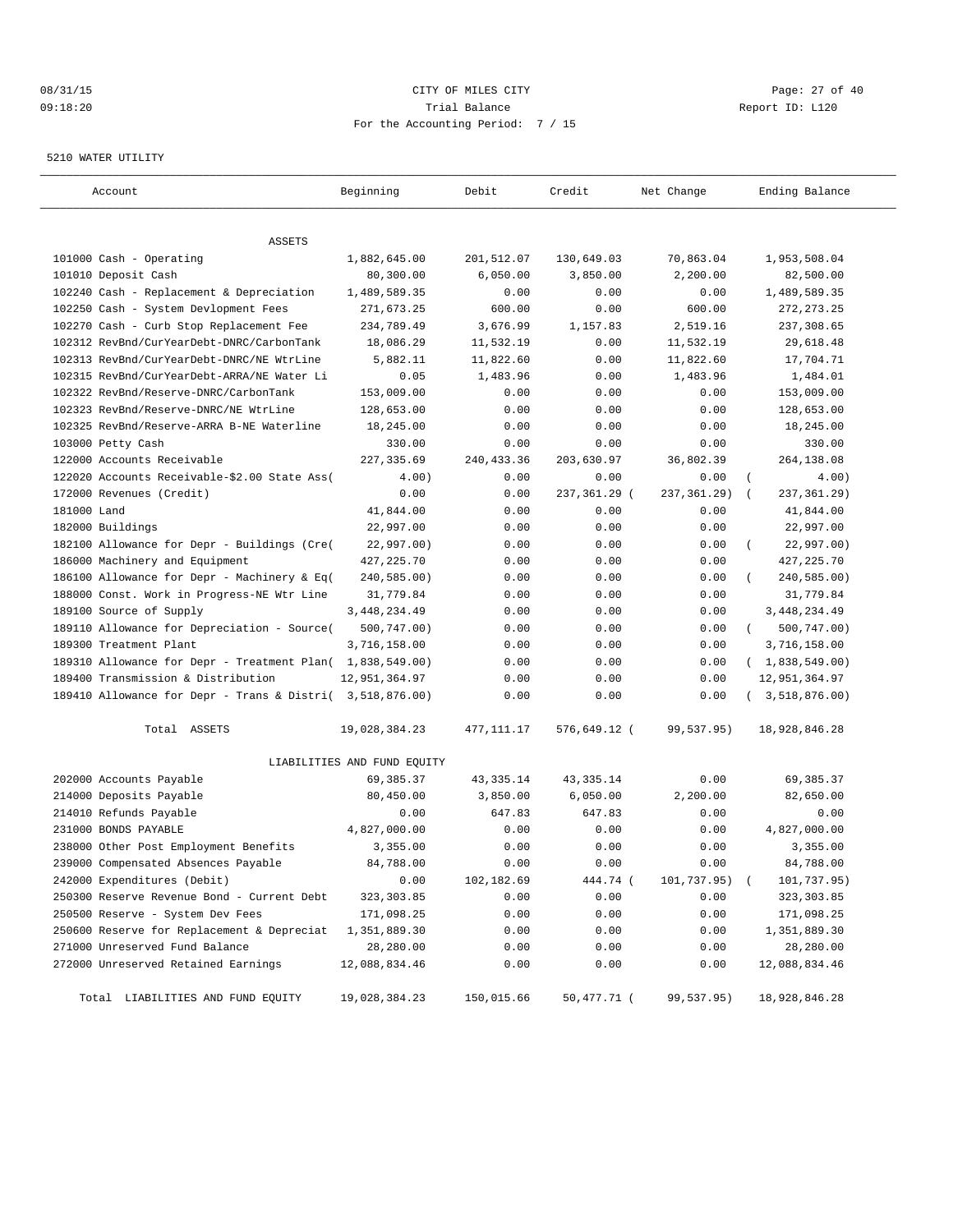# 08/31/15 Page: 28 of 40 09:18:20 Trial Balance Report ID: L120 For the Accounting Period: 7 / 15

### 5310 SEWER UTILITY

| Account                                     | Beginning                   | Debit      | Credit       | Net Change  | Ending Balance   |
|---------------------------------------------|-----------------------------|------------|--------------|-------------|------------------|
| <b>ASSETS</b>                               |                             |            |              |             |                  |
| 101000 Cash - Operating                     | 510,052.92                  | 93,512.18  | 134,220.55 ( | 40,708.37)  | 469, 344.55      |
| 102240 Cash - Replacement & Depreciation    | 195,098.39                  | 0.00       | 0.00         | 0.00        | 195,098.39       |
| 102250 Cash - System Devlopment Fees        | 137,280.91                  | 0.00       | 0.00         | 0.00        | 137,280.91       |
| 102280 WWtr Treatment Plant-Phase I Constr  | 575,694.46                  | 0.00       | 0.00         | 0.00        | 575,694.46       |
| 102316 RevBnd/CurYearDebt-Phase 1 Haynes L  | 100,113.94                  | 8,385.83   | 0.00         | 8,385.83    | 108,499.77       |
| 102390 REV BOND/RESERVE-Sewer Phase 1       | 101,735.00                  | 0.00       | 0.00         | 0.00        | 101,735.00       |
| 122000 Accounts Receivable                  | 107,551.68                  | 95,288.00  | 92,330.24    | 2,957.76    | 110,509.44       |
| 172000 Revenues (Credit)                    | 0.00                        | 0.00       | 96,025.20 (  | 96,025.20)  | 96,025.20)       |
| 181000 Land                                 | 2.00                        | 0.00       | 0.00         | 0.00        | 2.00             |
| 186000 Machinery and Equipment              | 712,525.05                  | 0.00       | 0.00         | 0.00        | 712,525.05       |
| 186100 Allowance for Depr - Machinery & Eq( | 381,553.00)                 | 0.00       | 0.00         | 0.00        | 381,553.00)      |
| 188000 Const. Work in Progress-NE Wtr Line  | 21,751.61                   | 0.00       | 0.00         | 0.00        | 21,751.61        |
| 189300 Treatment Plant                      | 4,648,138.96                | 0.00       | 0.00         | 0.00        | 4,648,138.96     |
| 189310 Allowance for Depr - Treatment Plan( | 1,279,806.00)               | 0.00       | 0.00         | 0.00        | (1, 279, 806.00) |
| 189400 Transmission & Distribution          | 4,028,819.40                | 0.00       | 0.00         | 0.00        | 4,028,819.40     |
| 189410 Allowance for Depr - Trans & Distri( | 1,304,502.00)               | 0.00       | 0.00         | 0.00        | 1,304,502.00)    |
| Total ASSETS                                | 8,172,903.32                | 197,186.01 | 322,575.99 ( | 125,389.98) | 8,047,513.34     |
|                                             | LIABILITIES AND FUND EQUITY |            |              |             |                  |
| 202000 Accounts Payable                     | 0.00                        | 77,976.04  | 77,976.04    | 0.00        | 0.00             |
| 231300 Bonds Pay 1979 Issue                 | 1,336,000.00                | 0.00       | 0.00         | 0.00        | 1,336,000.00     |
| 238000 Other Post Employment Benefits       | 2,580.00                    | 0.00       | 0.00         | 0.00        | 2,580.00         |
| 239000 Compensated Absences Payable         | 67,128.00                   | 0.00       | 0.00         | 0.00        | 67,128.00        |
| 242000 Expenditures (Debit)                 | 0.00                        | 125,834.72 | 444.74 (     | 125,389.98) | 125, 389.98)     |
| 250500 Reserve - System Dev Fees            | 82,925.91                   | 0.00       | 0.00         | 0.00        | 82,925.91        |
| 250600 Reserve for Replacement & Depreciat  | 1,666,491.83                | 0.00       | 0.00         | 0.00        | 1,666,491.83     |
| 271000 Unreserved Fund Balance              | 20,235.00                   | 0.00       | 0.00         | 0.00        | 20,235.00        |
| 272000 Unreserved Retained Earnings         | 4,997,542.58                | 0.00       | 0.00         | 0.00        | 4,997,542.58     |
| Total LIABILITIES AND FUND EQUITY           | 8,172,903.32                | 203,810.76 | 78,420.78 (  | 125,389.98) | 8,047,513.34     |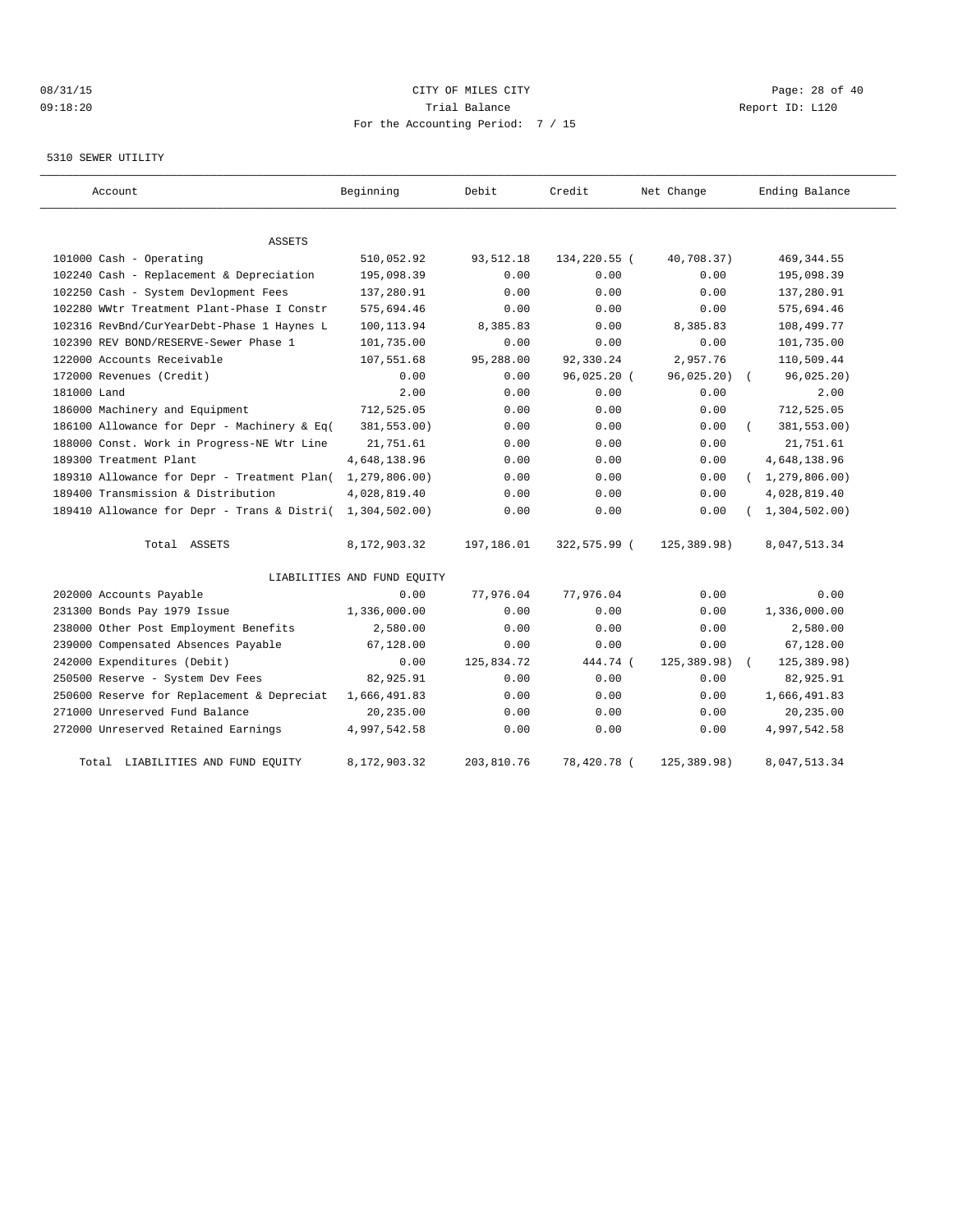# 08/31/15 Page: 29 of 40 09:18:20 Trial Balance Report ID: L120 For the Accounting Period: 7 / 15

#### 5510 AMBULANCE FUND

| Account                                     | Beginning                   | Debit      | Credit       | Net Change     | Ending Balance |
|---------------------------------------------|-----------------------------|------------|--------------|----------------|----------------|
| <b>ASSETS</b>                               |                             |            |              |                |                |
| 101000 Cash - Operating                     | 257,719.30)                 | 52,543.86  | 49,977.33    | 2,566.53       | 255, 152. 77)  |
| 113211 Taxes Receivable - Real 2011         | 19.68                       | 0.00       | 0.00         | 0.00           | 19.68          |
| 113213 Tax Receivables Real-2013            | 7.75                        | 0.00       | 3.35(        | 3.35)          | 4.40           |
| 113214 Taxes Receivable- Real 2014          | 124.91                      | 0.00       | $64.02$ (    | 64.02)         | 60.89          |
| 115208 Taxes Receivable - Personal 2008     | 0.01                        | 0.00       | 0.00         | 0.00           | 0.01           |
| 115214 Taxes Receivable Personal 2014       | 0.10                        | 0.00       | $0.11$ (     | 0.11)          | 0.01)          |
| 115215 Taxes Receivable Personal-2015       | 22.89                       | 0.00       | $4.18$ (     | 4.18)          | 18.71          |
| 122000 Accounts Receivable                  | 236,071.30                  | 48,636.64  | 69,894.78 (  | 21, 258.14)    | 214,813.16     |
| 122100 Acct Receivable                      | 177, 105.67)                | 0.00       | 0.00         | 0.00           | 177, 105.67)   |
| 172000 Revenues (Credit)                    | 0.00                        | 102.00     | 49,357.23 (  | 49, 255. 23)   | 49, 255. 23)   |
| 186000 Machinery and Equipment              | 411, 482.11                 | 0.00       | 0.00         | 0.00           | 411, 482.11    |
| 186100 Allowance for Depr - Machinery & Eq( | 227,888.00)                 | 0.00       | 0.00         | 0.00           | 227,888.00)    |
| Total ASSETS                                | 14,984.22)                  | 101,282.50 | 169,301.00 ( | $68,018.50)$ ( | 83,002.72)     |
|                                             | LIABILITIES AND FUND EQUITY |            |              |                |                |
| 202000 Accounts Payable                     | 0.00                        | 21,447.64  | 21, 447.64   | 0.00           | 0.00           |
| 223100 Deferred Revenue - Real Prop Taxes   | 0.00                        | 67.37      | 0.00(        | $67.37)$ (     | 67.37)         |
| 223200 Deferred Revenue - Pers Prop Taxes   | 0.00                        | 4.29       | 0.00(        | $4.29$ $($     | 4.29           |
| 235000 CONTRACTS/NOTES/LOANS PAYABLE        | 39,500.22                   | 0.00       | 0.00         | 0.00           | 39,500.22      |
| 238000 Other Post Employment Benefits       | 1,427.00                    | 0.00       | 0.00         | 0.00           | 1,427.00       |
| 239000 Compensated Absences Payable         | 23,803.00                   | 0.00       | 0.00         | 0.00           | 23,803.00      |
| 242000 Expenditures (Debit)                 | 0.00                        | 68,062.36  | 115.52 (     | 67, 946.84)    | 67,946.84)     |
| 271000 Unreserved Fund Balance              | 16,024.00                   | 0.00       | 0.00         | 0.00           | 16,024.00      |
| 272000 Unreserved Retained Earnings         | 95,738.44)                  | 0.00       | 0.00         | 0.00           | 95,738.44)     |
| Total LIABILITIES AND FUND EQUITY           | 14,984.22)                  | 89,581.66  | 21,563.16 (  | 68,018.50)     | 83,002.72)     |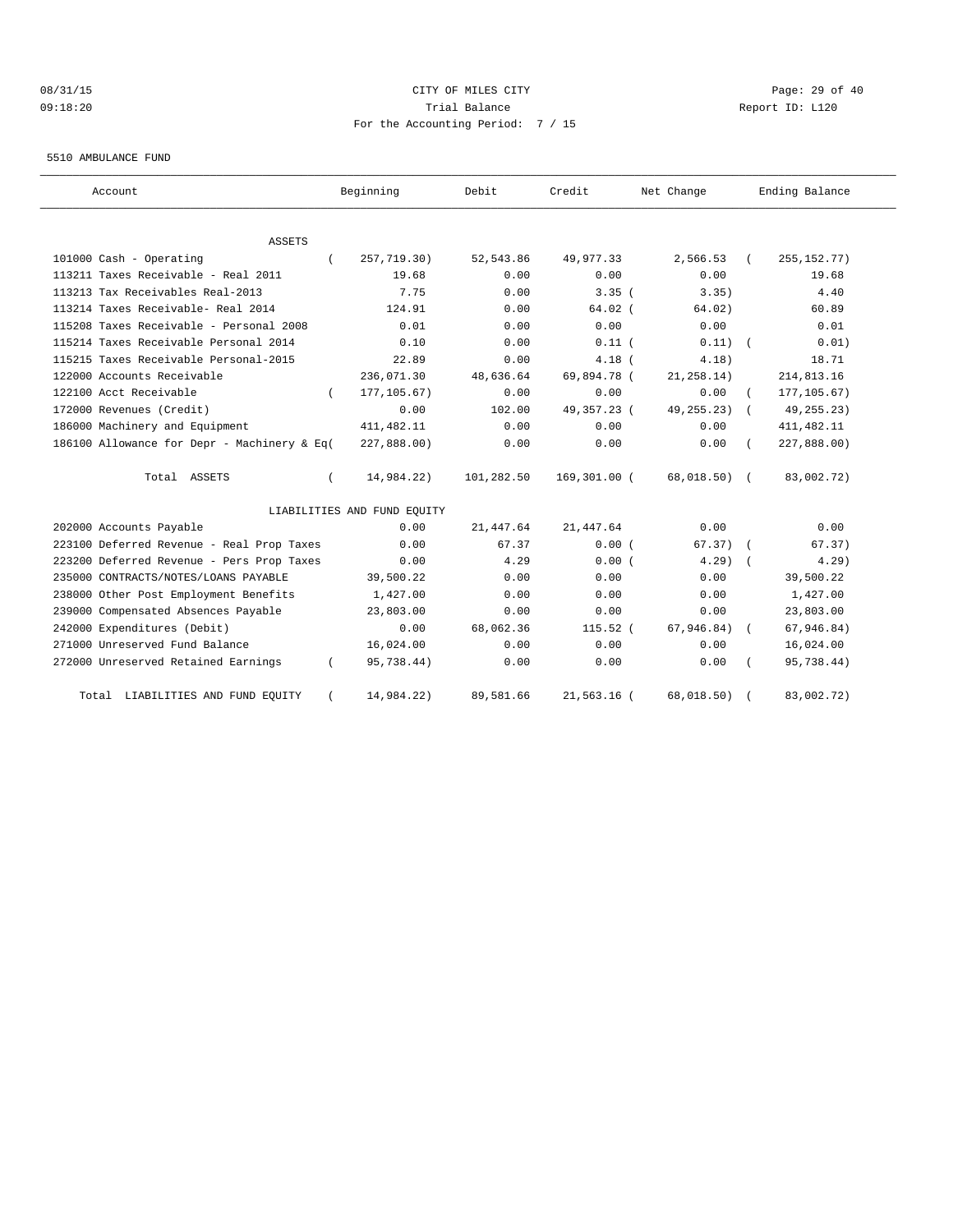# 08/31/15 Page: 30 of 40 09:18:20 Trial Balance Report ID: L120 For the Accounting Period: 7 / 15

5610 AIRPORT OPERATING

| Account                                     | Beginning                   | Debit      | Credit       | Net Change   | Ending Balance          |
|---------------------------------------------|-----------------------------|------------|--------------|--------------|-------------------------|
| <b>ASSETS</b>                               |                             |            |              |              |                         |
| 101000 Cash - Operating                     | 6,495.89                    | 54,680.47  | 102,679.84 ( | 47,999.37) ( | 41,503.48)              |
| 101100 Cash-FAA Grant/St Loan-2008          | 6,748.74                    | 0.00       | 0.00         | 0.00         | 6,748.74                |
| 102230 Cash - Surplus/Credit Card Acct      | 864.56                      | 34, 236.49 | 35,003.02 (  | 766.53)      | 98.03                   |
| 103000 Petty Cash                           | 100.00                      | 0.00       | 0.00         | 0.00         | 100.00                  |
| 113211 Taxes Receivable - Real 2011         | 11.57                       | 0.00       | 0.00         | 0.00         | 11.57                   |
| 113213 Tax Receivables Real-2013            | 11.59                       | 0.00       | $5.02$ (     | 5.02)        | 6.57                    |
| 113214 Taxes Receivable- Real 2014          | 187.39                      | 0.00       | $96.03$ (    | 96.03)       | 91.36                   |
| 115208 Taxes Receivable - Personal 2008     | 0.02                        | 0.00       | 0.00         | 0.00         | 0.02                    |
| 115214 Taxes Receivable Personal 2014       | 0.16                        | 0.00       | $0.16$ (     | 0.16)        | 0.00                    |
| 115215 Taxes Receivable Personal-2015       | 34.33                       | 0.00       | 6.27(        | 6.27)        | 28.06                   |
| 141000 Prepaid Expense                      | 4,615.00                    | 0.00       | 0.00         | 0.00         | 4,615.00                |
| 172000 Revenues (Credit)                    | 0.00                        | 0.00       | 53,913.94 (  | 53, 913. 94) | 53,913.94)              |
| 181000 Land                                 | 19,983.00                   | 0.00       | 0.00         | 0.00         | 19,983.00               |
| 182000 Buildings                            | 677,537.00                  | 0.00       | 0.00         | 0.00         | 677,537.00              |
| 182100 Allowance for Depr - Buildings (Cre( | 347,980.00)                 | 0.00       | 0.00         | 0.00         | 347,980.00)<br>$\left($ |
| 184000 Improvements Other Than Buildings    | 8,543,759.48                | 0.00       | 0.00         | 0.00         | 8,543,759.48            |
| 184100 Allowance for Depr - Imp Other Than( | 2,395,730.00)               | 0.00       | 0.00         | 0.00         | 2, 395, 730.00          |
| 186000 Machinery and Equipment              | 852,420.59                  | 0.00       | 0.00         | 0.00         | 852,420.59              |
| 186100 Allowance for Depr - Machinery & Eq( | 349,249.00)                 | 0.00       | 0.00         | 0.00         | 349,249.00)             |
| 188000 Const. Work in Progress-NE Wtr Line  | 28,749.05                   | 0.00       | 0.00         | 0.00         | 28,749.05               |
| Total ASSETS                                | 7,048,559.37                | 88,916.96  | 191,704.28 ( | 102,787.32)  | 6,945,772.05            |
|                                             | LIABILITIES AND FUND EQUITY |            |              |              |                         |
| 202000 Accounts Payable                     | 0.00                        | 90,935.28  | 90, 935.28   | 0.00         | 0.00                    |
| 223100 Deferred Revenue - Real Prop Taxes   | 0.00                        | 101.05     | 0.00(        | 101.05)      | 101.05)                 |
| 223200 Deferred Revenue - Pers Prop Taxes   | 0.00                        | 6.43       | 0.00(        | 6.43)        | 6.43)                   |
| 235000 CONTRACTS/NOTES/LOANS PAYABLE        | 12,984.44                   | 0.00       | 0.00         | 0.00         | 12,984.44               |
| 235150 LTrm Pay/MT Aeronautics              | 14,763.00                   | 0.00       | 0.00         | 0.00         | 14,763.00               |
| 238000 Other Post Employment Benefits       | 670.00                      | 0.00       | 0.00         | 0.00         | 670.00                  |
| 239000 Compensated Absences Payable         | 1,743.00                    | 0.00       | 0.00         | 0.00         | 1,743.00                |
| 242000 Expenditures (Debit)                 | 0.00                        | 102,679.84 | 0.00(        | 102,679.84)  | 102,679.84)             |
| 250600 Reserve for Replacement & Depreciat  | 18,913.67                   | 0.00       | 0.00         | 0.00         | 18,913.67               |
| 271000 Unreserved Fund Balance              | 7,870.00                    | 0.00       | 0.00         | 0.00         | 7,870.00                |
| 272000 Unreserved Retained Earnings         | 6,991,615.26                | 0.00       | 0.00         | 0.00         | 6,991,615.26            |
| Total LIABILITIES AND FUND EQUITY           | 7,048,559.37                | 193,722.60 | 90,935.28 (  | 102,787.32)  | 6,945,772.05            |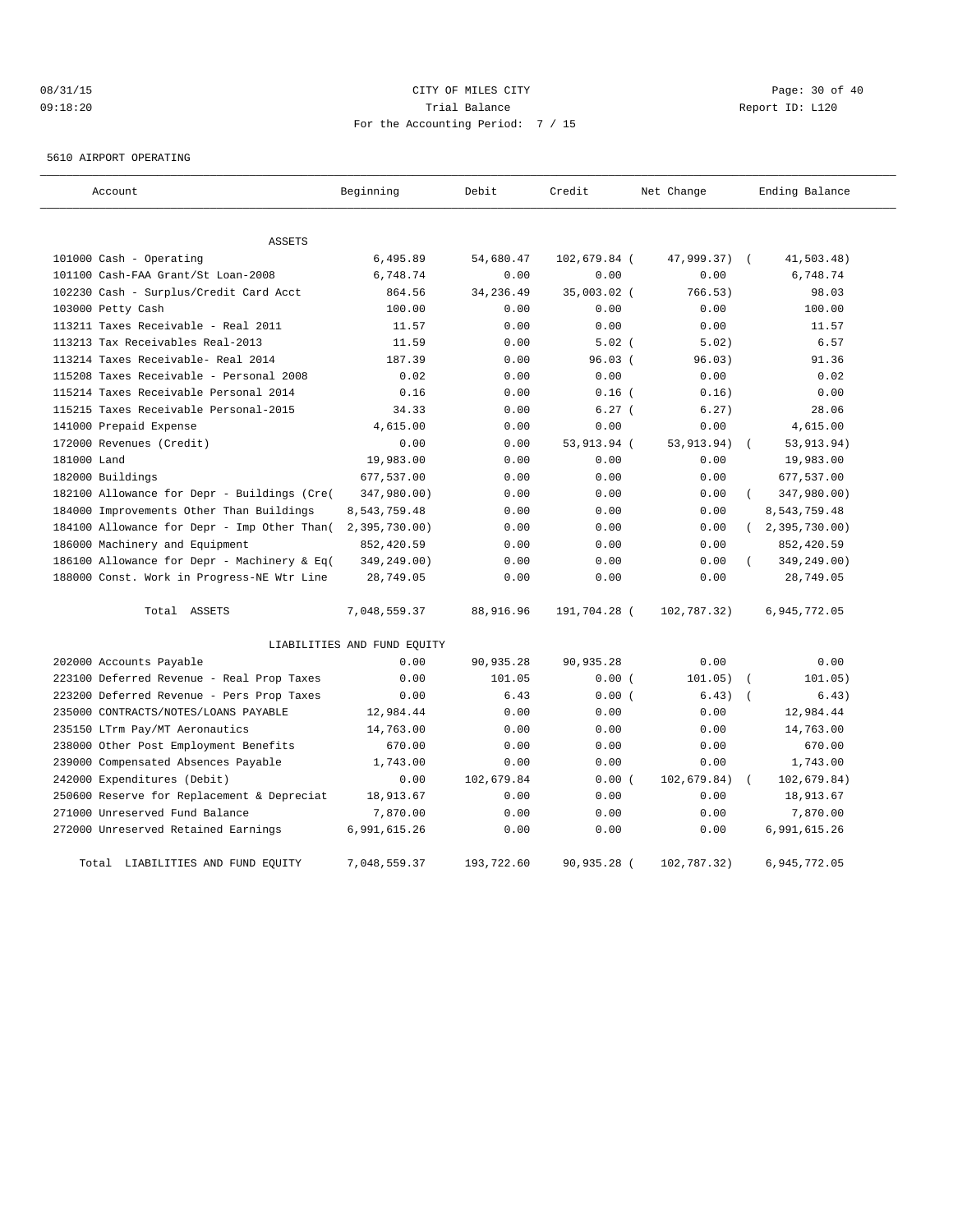# 08/31/15 Page: 31 of 40 09:18:20 Trial Balance Report ID: L120 For the Accounting Period: 7 / 15

### 6040 PUBLIC WORKS

| Account                              | Beginning                   | Debit     | Credit      | Net Change | Ending Balance |
|--------------------------------------|-----------------------------|-----------|-------------|------------|----------------|
|                                      |                             |           |             |            |                |
| ASSETS                               |                             |           |             |            |                |
| 101000 Cash - Operating              | 121,528.08                  | 0.00      | 14,946.90 ( | 14,946.90) | 106,581.18     |
|                                      |                             |           |             |            |                |
| Total ASSETS                         | 121,528.08                  | 0.00      | 14,946.90 ( | 14,946.90) | 106,581.18     |
|                                      |                             |           |             |            |                |
|                                      | LIABILITIES AND FUND EQUITY |           |             |            |                |
| 202000 Accounts Payable              | 0.00                        | 2,646.59  | 2,646.59    | 0.00       | 0.00           |
| 239000 Compensated Absences Payable  | 16,339.00                   | 0.00      | 0.00        | 0.00       | 16,339.00      |
| 242000 Expenditures (Debit)          | 0.00                        | 14,946.90 | 0.00(       | 14,946.90) | 14,946.90)     |
| 271000 Unreserved Fund Balance       | 8,453.63                    | 0.00      | 0.00        | 0.00       | 8,453.63       |
| 272000 Unreserved Retained Earnings  | 96,735.45                   | 0.00      | 0.00        | 0.00       | 96,735.45      |
|                                      |                             |           |             |            |                |
| LIABILITIES AND FUND EOUITY<br>Total | 121,528.08                  | 17,593.49 | 2,646.59 (  | 14,946.90) | 106,581.18     |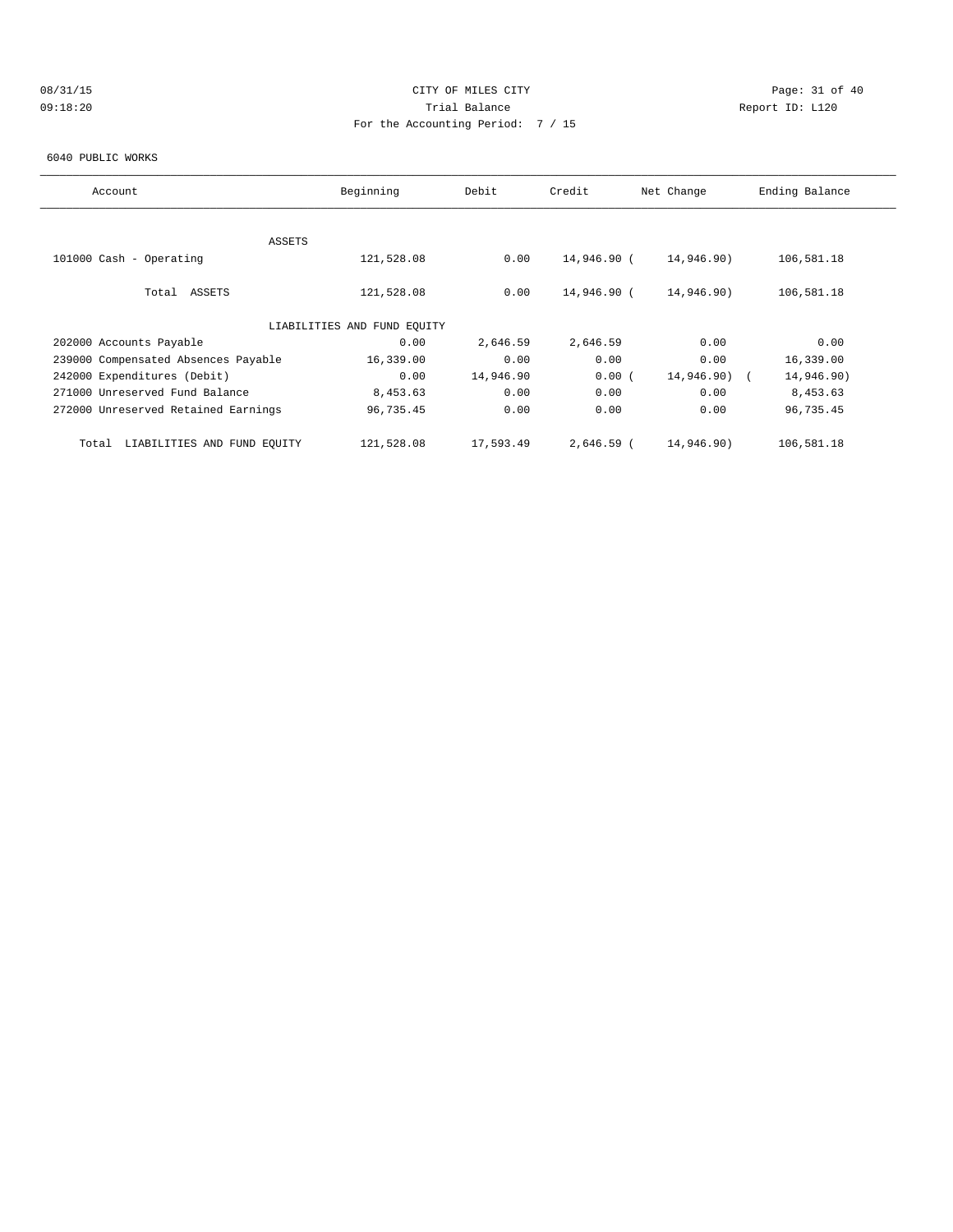# 08/31/15 Page: 32 of 40 09:18:20 Trial Balance Report ID: L120 For the Accounting Period: 7 / 15

# 7370 TBID

| Account                              | Beginning                   | Debit     | Credit    | Net Change | Ending Balance |
|--------------------------------------|-----------------------------|-----------|-----------|------------|----------------|
|                                      |                             |           |           |            |                |
| ASSETS                               |                             |           |           |            |                |
| 101000 Cash - Operating              | 0.00                        | 21,526.00 | 21,526.00 | 0.00       | 0.00           |
| Total ASSETS                         | 0.00                        | 21,526.00 | 21,526.00 | 0.00       | 0.00           |
|                                      | LIABILITIES AND FUND EQUITY |           |           |            |                |
| 202000 Accounts Payable              | 0.00                        | 21,526.00 | 21,526.00 | 0.00       | 0.00           |
| 212500 Due to Others                 | 0.00                        | 21,526.00 | 21,526.00 | 0.00       | 0.00           |
| LIABILITIES AND FUND EQUITY<br>Total | 0.00                        | 43,052.00 | 43,052.00 | 0.00       | 0.00           |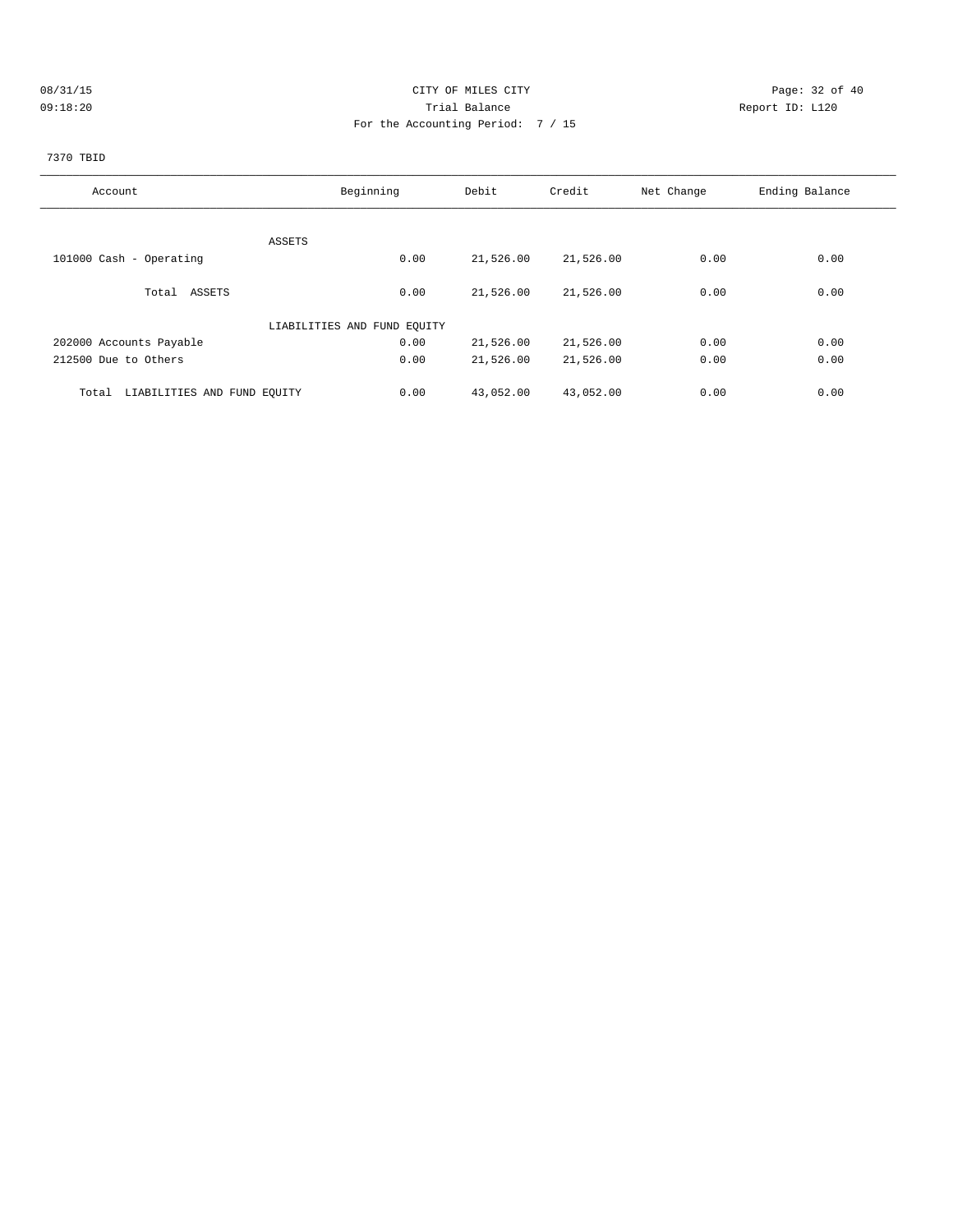| 08/31/15 | CITY OF MILES CITY                |   |
|----------|-----------------------------------|---|
| 09:18:20 | Trial Balance                     | R |
|          | For the Accounting Period: 7 / 15 |   |

Page: 33 of 40 Report ID: L120

7467 Law Enforcement Academy Surcharge

| Account                                   | Beginning                   | Debit  | Credit | Net Change | Ending Balance |
|-------------------------------------------|-----------------------------|--------|--------|------------|----------------|
| ASSETS                                    |                             |        |        |            |                |
| 101000 Cash - Operating                   | 0.00                        | 740.00 | 0.00   | 740.00     | 740.00         |
| ASSETS<br>Total                           | 0.00                        | 740.00 | 0.00   | 740.00     | 740.00         |
|                                           | LIABILITIES AND FUND EQUITY |        |        |            |                |
| 212200 Due to Federal, Soc Sec & Medicare | 0.00                        | 0.00   | 740.00 | 740.00     | 740.00         |
| LIABILITIES AND FUND EQUITY<br>Total      | 0.00                        | 0.00   | 740.00 | 740.00     | 740.00         |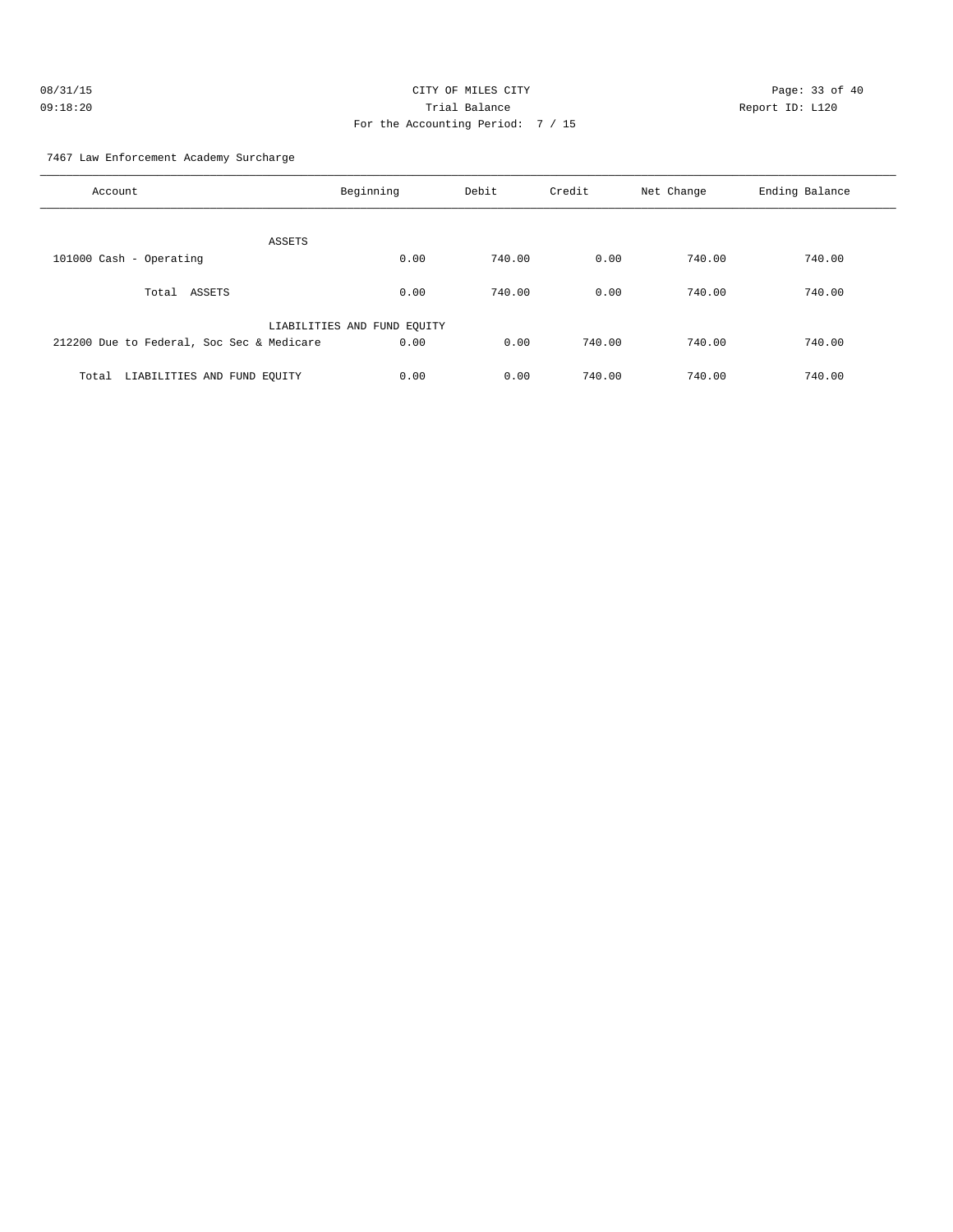| 08/31/15 | CITY OF MILES CITY                | Page: 34 of 40  |
|----------|-----------------------------------|-----------------|
| 09:18:20 | Trial Balance                     | Report ID: L120 |
|          | For the Accounting Period: 7 / 15 |                 |

7471 CIVIL LEGAL ASSIST/VICTIM DOM VIOLENCE PROG

| Account                              | Beginning                   | Debit  | Credit | Net Change | Ending Balance |
|--------------------------------------|-----------------------------|--------|--------|------------|----------------|
| ASSETS                               |                             |        |        |            |                |
| 101000 Cash - Operating              | 0.00                        | 994.50 | 0.00   | 994.50     | 994.50         |
| ASSETS<br>Total                      | 0.00                        | 994.50 | 0.00   | 994.50     | 994.50         |
|                                      | LIABILITIES AND FUND EQUITY |        |        |            |                |
| 212500 Due to Others                 | 0.00                        | 0.00   | 994.50 | 994.50     | 994.50         |
| LIABILITIES AND FUND EQUITY<br>Total | 0.00                        | 0.00   | 994.50 | 994.50     | 994.50         |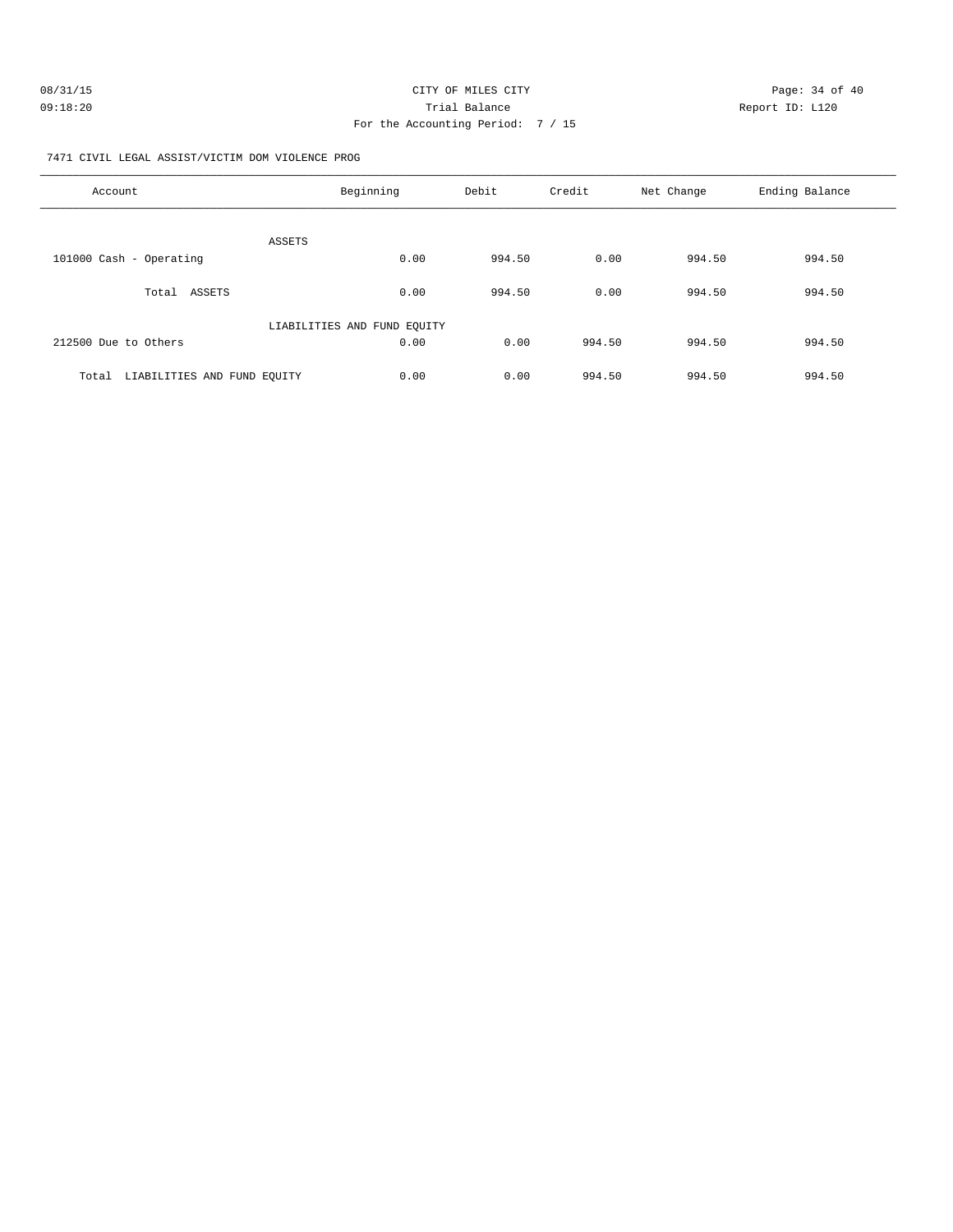# 08/31/15 Page: 35 of 40 09:18:20 Trial Balance Report ID: L120 For the Accounting Period: 7 / 15

7910 PAYROLL FUND

| Account                                   | Beginning                   | Debit       | Credit       | Net Change  | Ending Balance |  |
|-------------------------------------------|-----------------------------|-------------|--------------|-------------|----------------|--|
|                                           |                             |             |              |             |                |  |
| ASSETS                                    |                             |             |              |             |                |  |
| 101000 Cash - Operating                   | 151,363.20                  | 519,999.03  | 579,444.89 ( | 59,445.86)  | 91,917.34      |  |
|                                           |                             |             |              |             |                |  |
| Total ASSETS                              | 151,363.20                  | 519,999.03  | 579,444.89 ( | 59,445.86)  | 91,917.34      |  |
|                                           |                             |             |              |             |                |  |
|                                           | LIABILITIES AND FUND EOUITY |             |              |             |                |  |
| 201000 Warrants Payable                   | 151,363.20                  | 182,645.26  | 105,871.35 ( | 76,773.91)  | 74,589.29      |  |
| 212200 Due to Federal, Soc Sec & Medicare | 0.00                        | 83, 254. 12 | 83, 254. 12  | 0.00        | 0.00           |  |
| 212202 Due to State Unemployment          | 0.00                        | 0.00        | 583.56       | 583.56      | 583.56         |  |
| 212203 Due to Worker's Compensation       | 0.00                        | 0.00        | 16,350.74    | 16,350.74   | 16,350.74      |  |
| 212204 Due to State Income Tax            | 0.00                        | 17,053.00   | 17,053.00    | 0.00        | 0.00           |  |
| 212205 due to MPORS-GABA                  | 0.00                        | 13,551.86   | 13,551.86    | 0.00        | 0.00           |  |
| 212207 Due to AFLAC, AFLAC PRETAX         | 0.00                        | 0.00        | 393.75       | 393.75      | 393.75         |  |
| 212208 Due to Health Ins, Dental, Vision  | 0.00                        | 57,003.87   | 57,003.87    | 0.00        | 0.00           |  |
| 212209 Due to PERS Retirement             | 0.00                        | 36, 158. 22 | 36, 158. 22  | 0.00        | 0.00           |  |
| 212210 Due to FURS-GABA Retirement        | 0.00                        | 13,204.17   | 13,204.17    | 0.00        | 0.00           |  |
|                                           |                             |             |              |             |                |  |
| Total LIABILITIES AND FUND EQUITY         | 151, 363, 20                | 402,870.50  | 343,424.64 ( | 59, 445.86) | 91,917.34      |  |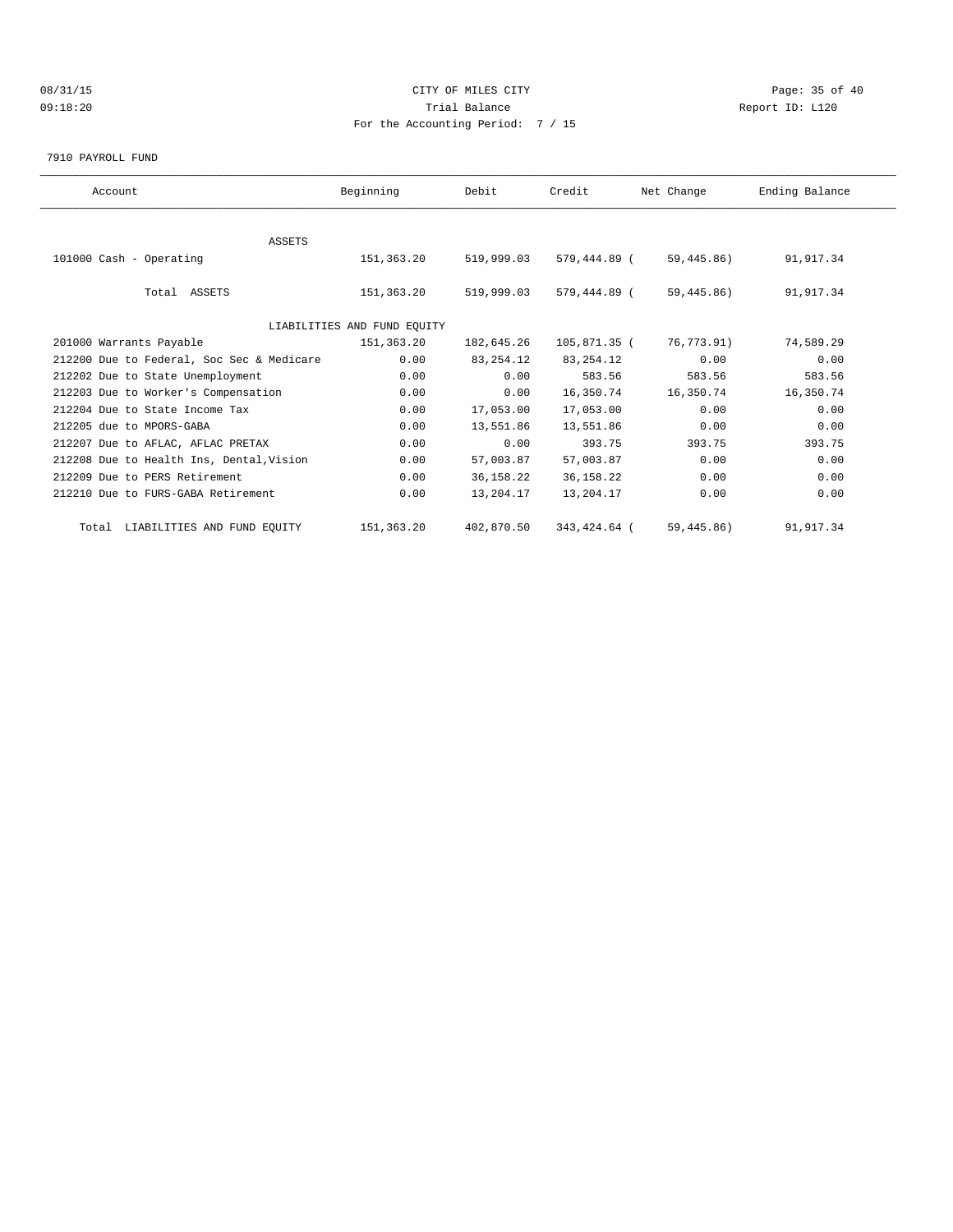| 08/31/15 | CITY OF MILES CITY | Page: 36 of 40  |
|----------|--------------------|-----------------|
| 09:18:20 | Trial Balance      | Report ID: L120 |
|          |                    |                 |
|          |                    |                 |

### 7930 CLAIMS FUND

| Account                              | Beginning                   | Debit      | Credit     | Net Change | Ending Balance |
|--------------------------------------|-----------------------------|------------|------------|------------|----------------|
|                                      |                             |            |            |            |                |
|                                      | ASSETS                      |            |            |            |                |
| 101000 Cash - Operating              | 345,042.31                  | 453,532.10 | 369,871.02 | 83,661.08  | 428,703.39     |
|                                      |                             |            |            |            |                |
| ASSETS<br>Total                      | 345,042.31                  | 453,532.10 | 369,871.02 | 83,661.08  | 428,703.39     |
|                                      |                             |            |            |            |                |
|                                      | LIABILITIES AND FUND EQUITY |            |            |            |                |
| 201000 Warrants Payable              | 345,042.31                  | 369,871.02 | 453,532.10 | 83,661.08  | 428,703.39     |
|                                      |                             |            |            |            |                |
| LIABILITIES AND FUND EQUITY<br>Total | 345,042.31                  | 369,871.02 | 453,532.10 | 83,661.08  | 428,703.39     |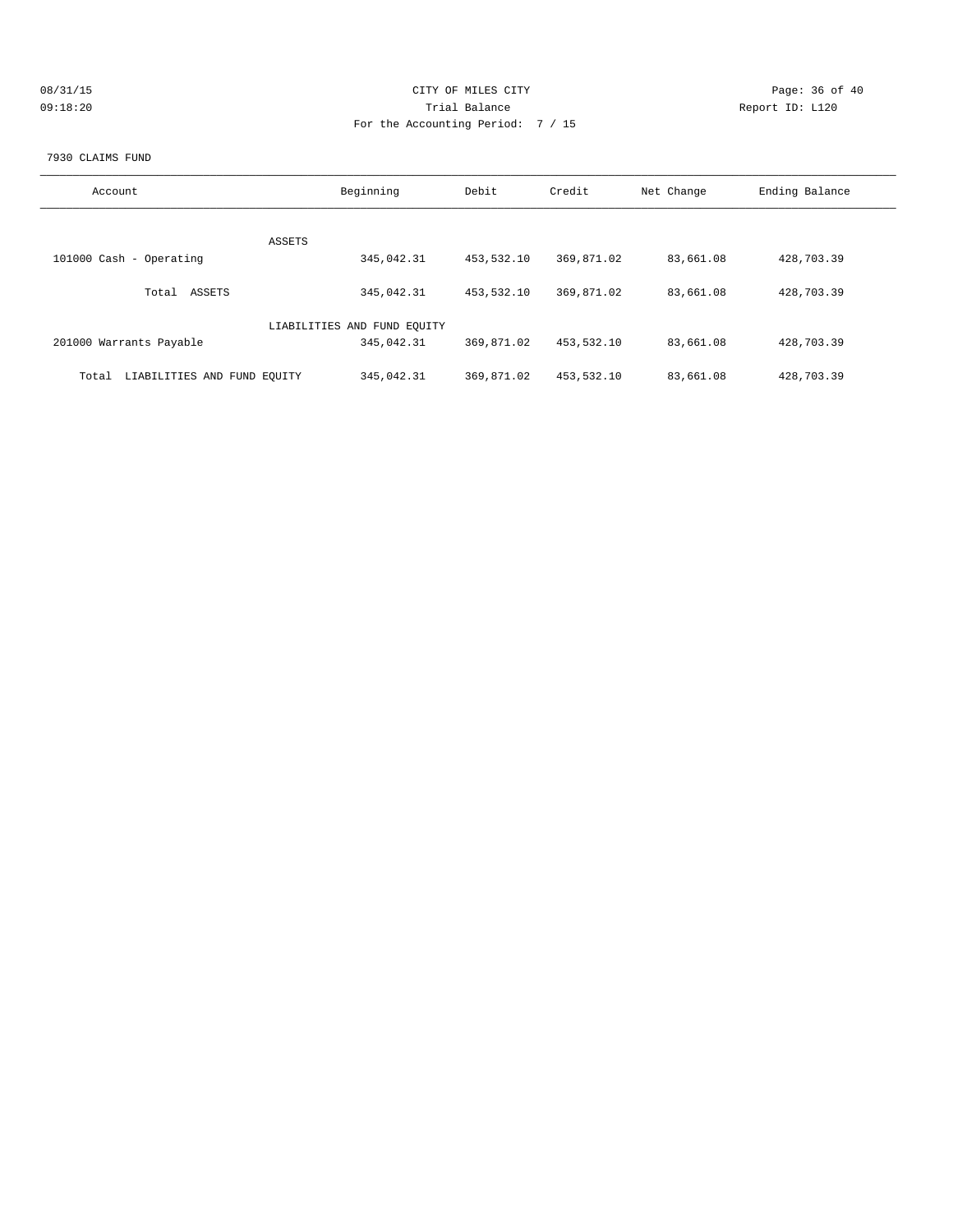# 08/31/15 Page: 37 of 40 09:18:20 Trial Balance Report ID: L120 For the Accounting Period: 7 / 15

7980 CUSTER CO WATER & SEWER DISTRICT

| Account                                 | Beginning                   | Debit     | Credit    | Net Change | Ending Balance |
|-----------------------------------------|-----------------------------|-----------|-----------|------------|----------------|
|                                         |                             |           |           |            |                |
|                                         | ASSETS                      |           |           |            |                |
| 101000 Cash - Operating                 | 0.00                        | 13,902.03 | 13,902.03 | 0.00       | 0.00           |
| 122000 Accounts Receivable              | 15,299.30                   | 13,906.37 | 13,902.03 | 4.34       | 15,303.64      |
| Total ASSETS                            | 15,299.30                   | 27,808.40 | 27,804.06 | 4.34       | 15,303.64      |
|                                         | LIABILITIES AND FUND EQUITY |           |           |            |                |
| 202000 Accounts Payable                 | 0.00                        | 13,902.03 | 13,902.03 | 0.00       | 0.00           |
| 211020 Due to Custer Water & Sewer Dist | 15,299.30                   | 13,902.03 | 13,906.37 | 4.34       | 15,303.64      |
| LIABILITIES AND FUND EQUITY<br>Total    | 15,299.30                   | 27,804.06 | 27,808.40 | 4.34       | 15,303.64      |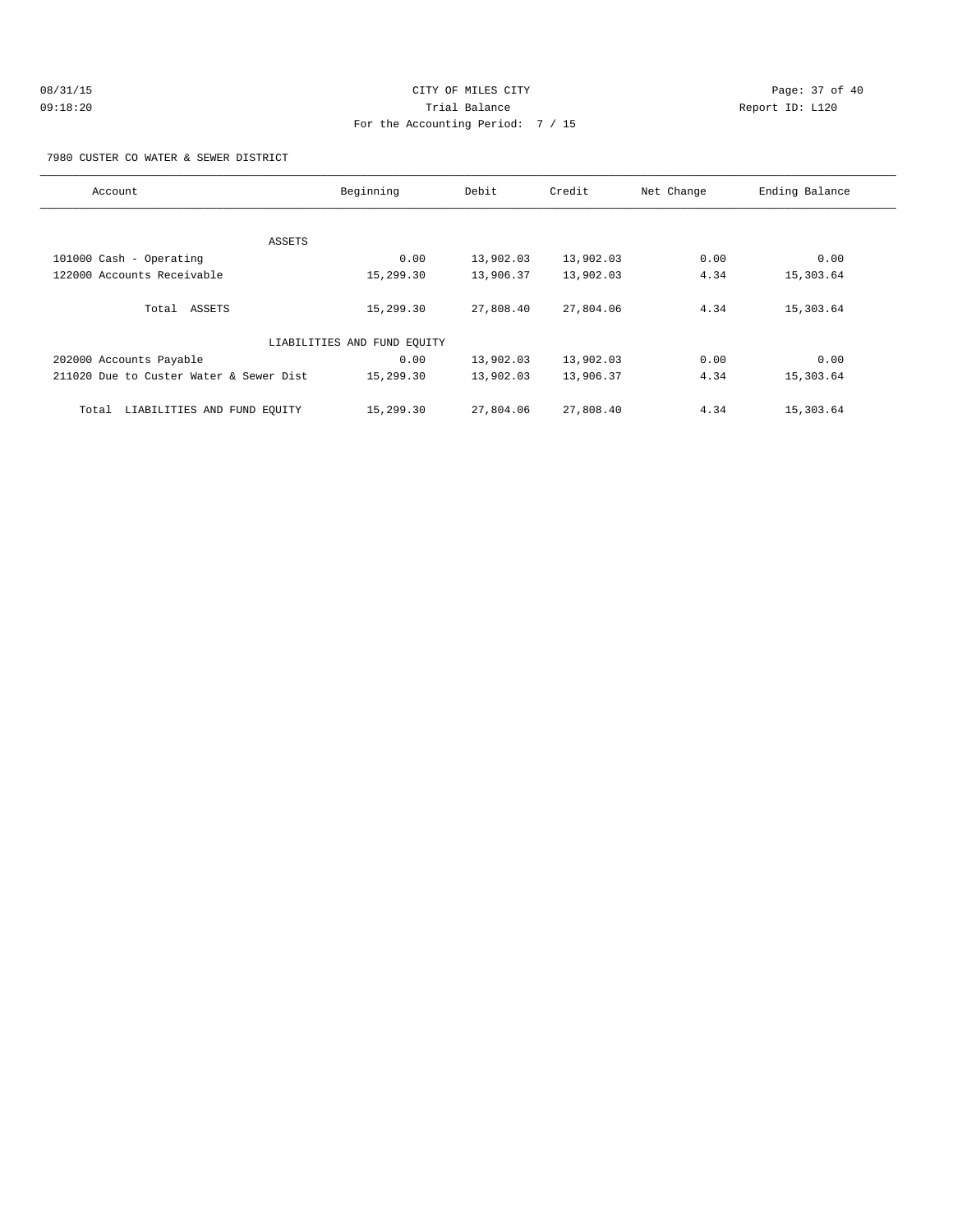| 08/31/15 | CITY OF MILES CITY                | Page: 38 of 40  |
|----------|-----------------------------------|-----------------|
| 09:18:20 | Trial Balance                     | Report ID: L120 |
|          | For the Accounting Period: 7 / 15 |                 |

7981 Interest Clearing

| Account                              | Beginning                   | Debit    | Credit   | Net Change | Ending Balance |
|--------------------------------------|-----------------------------|----------|----------|------------|----------------|
| ASSETS                               |                             |          |          |            |                |
| 101000 Cash - Operating              | 0.00                        | 1,018.85 | 0.00     | 1,018.85   | 1,018.85       |
| ASSETS<br>Total                      | 0.00                        | 1,018.85 | 0.00     | 1,018.85   | 1,018.85       |
|                                      | LIABILITIES AND FUND EQUITY |          |          |            |                |
| 212500 Due to Others                 | 0.00                        | 0.00     | 1,018.85 | 1,018.85   | 1,018.85       |
| LIABILITIES AND FUND EQUITY<br>Total | 0.00                        | 0.00     | 1,018.85 | 1,018.85   | 1,018.85       |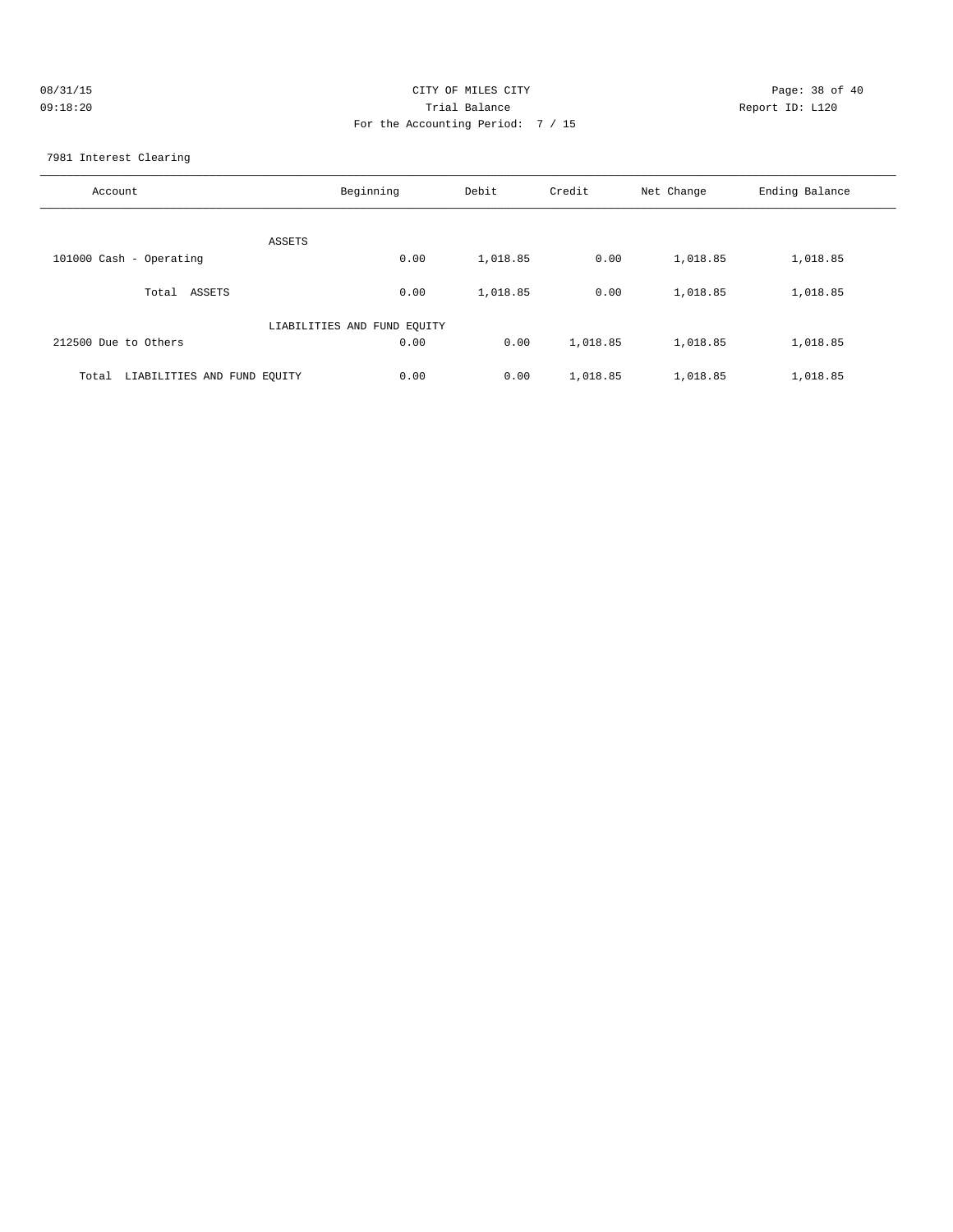# 08/31/15 Page: 39 of 40 09:18:20 Trial Balance Report ID: L120 For the Accounting Period: 7 / 15

### 9000 GENERAL FIXED ASSETS GROUP OF ACCOUNTS FUND

| Account                                                    | Beginning                   | Debit | Credit | Net Change | Ending Balance  |
|------------------------------------------------------------|-----------------------------|-------|--------|------------|-----------------|
|                                                            |                             |       |        |            |                 |
| ASSETS                                                     |                             |       |        |            |                 |
| 181000 Land                                                | 526,599.00                  | 0.00  | 0.00   | 0.00       | 526,599.00      |
| 182000 Buildings                                           | 1,986,836.00                | 0.00  | 0.00   | 0.00       | 1,986,836.00    |
| 182100 Allowance for Depr - Buildings (Cre(                | 684,991.00)                 | 0.00  | 0.00   | 0.00       | 684,991.00)     |
| 186000 Machinery and Equipment                             | 3,038,732.00                | 0.00  | 0.00   | 0.00       | 3,038,732.00    |
| 186100 Allowance for Depr - Machinery & Eq(                | 1,463,750.00)               | 0.00  | 0.00   | 0.00       | 1,463,750.00)   |
| 187000 Infrastructure                                      | 33,670,108.00               | 0.00  | 0.00   | 0.00       | 33,670,108.00   |
| 187100 Allowance For Depreciation - Infras( 16,321,771.00) |                             | 0.00  | 0.00   | 0.00       | (16,321,771.00) |
| Total ASSETS                                               | 20,751,763.00               | 0.00  | 0.00   | 0.00       | 20, 751, 763.00 |
|                                                            | LIABILITIES AND FUND EQUITY |       |        |            |                 |
| 280000 INVESTMENT IN GENERAL FIXED ASSETS                  | 20,751,763.00               | 0.00  | 0.00   | 0.00       | 20, 751, 763.00 |
| LIABILITIES AND FUND EQUITY<br>Total                       | 20,751,763.00               | 0.00  | 0.00   | 0.00       | 20, 751, 763.00 |